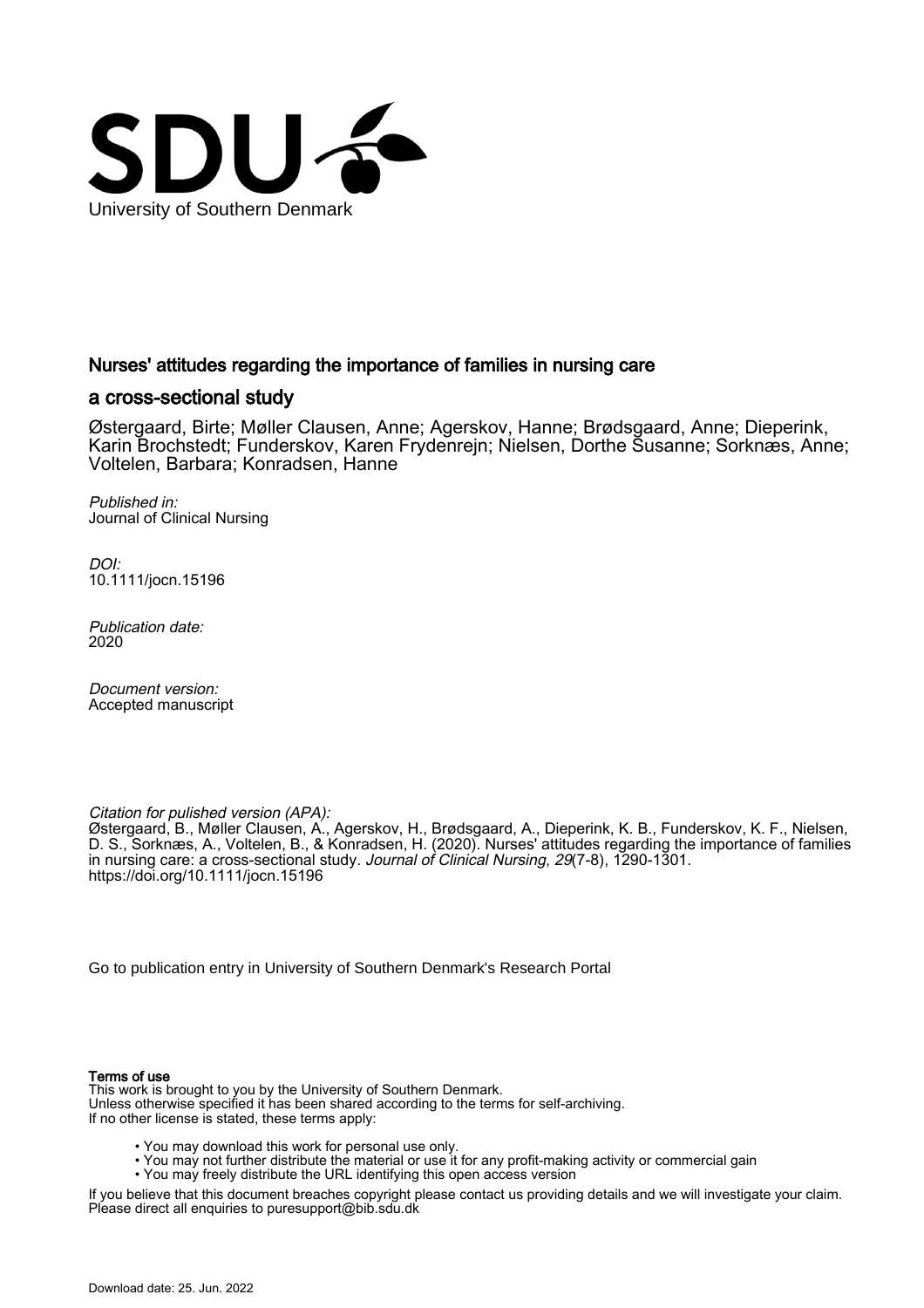This is the peer reviewed version of the following article: Østergaard, B., Clausen, A.M., Agerskov, H., Brødsgaard, A., Dieperink, K.B., Funderskov, K.F., Nielsen, D., Sorknæs, A.D., Voltelen, B. and Konradsen, H. (2020), Nurses' attitudes regarding the importance of families in nursing care: a cross‐sectional study. J Clin Nurs. Accepted Author Manuscript., which has been published in final form at https://doi.org/10.1111/ jocn.15196. This article may be used for non-commercial purposes in accordance with Wiley Terms and Conditions for Use of Self-Archived Versions.

**Article type:** Original article

**Nurses' attitudes regarding the importance of families in nursing care: a cross-sectional study** 

**Running title:** Nurses' attitudes regarding family involvement

# **Authors:**

Birte Østergaard, RN, MSc, PhD, associate professor<sup>1</sup>, Anne Møller Clausen, RN, MSc, research fellow<sup>2</sup>, Hanne Agerskov, RN, MSc, PhD, associate professor<sup>1, 3</sup>, Anne Brødsgaard, RN, MPH, PhD, associate professor<sup>4, 5</sup>, Karin B Dieperink, RN, MCN, PhD, associate professor<sup>1, 6</sup>, Karen Frydenrejn Funderskov, RN, MSc, research fellow<sup>7</sup>, Dorthe Nielsen, RN, MSc, PhD, associate professor<sup>8, 9</sup>, Anne D Sorknæs, RN, MSc, PhD, postdoctoral<sup>1, 10</sup>, Barbara Voltelen, RN, MHSc, PhD, lecturer<sup>9</sup>, Hanne Konradsen, RN, MSc, PhD, professor<sup>11, 12, 13</sup> **Autho**<br> **Autho**<br> **Autho**<br> **Autho**<br>
Birte &<br>
fellow<br>
PhD, a<br>
Fryder<br>
profess<br>
PhD, l<sub>i</sub><br>
Pepar<br>
<sup>1</sup>Depar<br>
<sup>4</sup>Depar<br>
<sup>4</sup>Depar<br>
<sup>4</sup>Depar<br>
<sup>4</sup>Depar<br>
<sup>4</sup>Depar<br>
<sup>4</sup>Depar<br>
<sup>4</sup>Depar<br>
<sup>4</sup>Depar<br>
<sup>4</sup>Depar<br>
<sup>4</sup>Depar<br>
<sup>4</sup>Depar<br>
<sup>4</sup>Dep

<sup>1</sup>Department of Clinical Research, University of Southern Denmark, Denmark

<sup>2</sup>Department of Hematology, Odense University Hospital, Denmark

<sup>3</sup>Department of Nephrology, Odense University Hospital, Denmark

<sup>4</sup>Department of Pediatrics and Adolescent Medicine, Copenhagen University Hospital Amager Hvidovre, Denmark

<sup>5</sup>Section for Nursing, Institute of Public Health, Aarhus University, Denmark

<sup>6</sup>Department of Oncology, Academy of Geriatric Cancer Research (AgeCare), Odense University Hospital

Department of Clinical Physiology, Danish Center for Sleep Medicine – Rigshospitalet, Denmark Migrant Health Clinic, Department of Infectious diseases, Odense University Hospital, Denmark Department of Nursing/Health Sciences Research Center, University College Lillebaelt, Denmark

<sup>10</sup>Medical Department, Odense University Hospital Svendborg Hospital

<sup>11</sup>Department of Gastroenterology, Herlev and Gentofte University Hospital, Denmark <sup>12</sup>Department of Neurobiology, Care Sciences and Society, NVS, Karolinska Instituttet, Sweden <sup>13</sup>Department of Clinical Medicine, Faculty of Health and Medical Sciences, University of Copenhagen, Denmark

This article has been accepted for publication and undergone full peer review but has not been through the copyediting, typesetting, pagination and proofreading process, which may lead to differences between this version and the [Version of Record.](https://doi.org/10.1111/jocn.15196) Please cite this article as [doi:](https://doi.org/10.1111/jocn.15196)  [10.1111/jocn.15196](https://doi.org/10.1111/jocn.15196)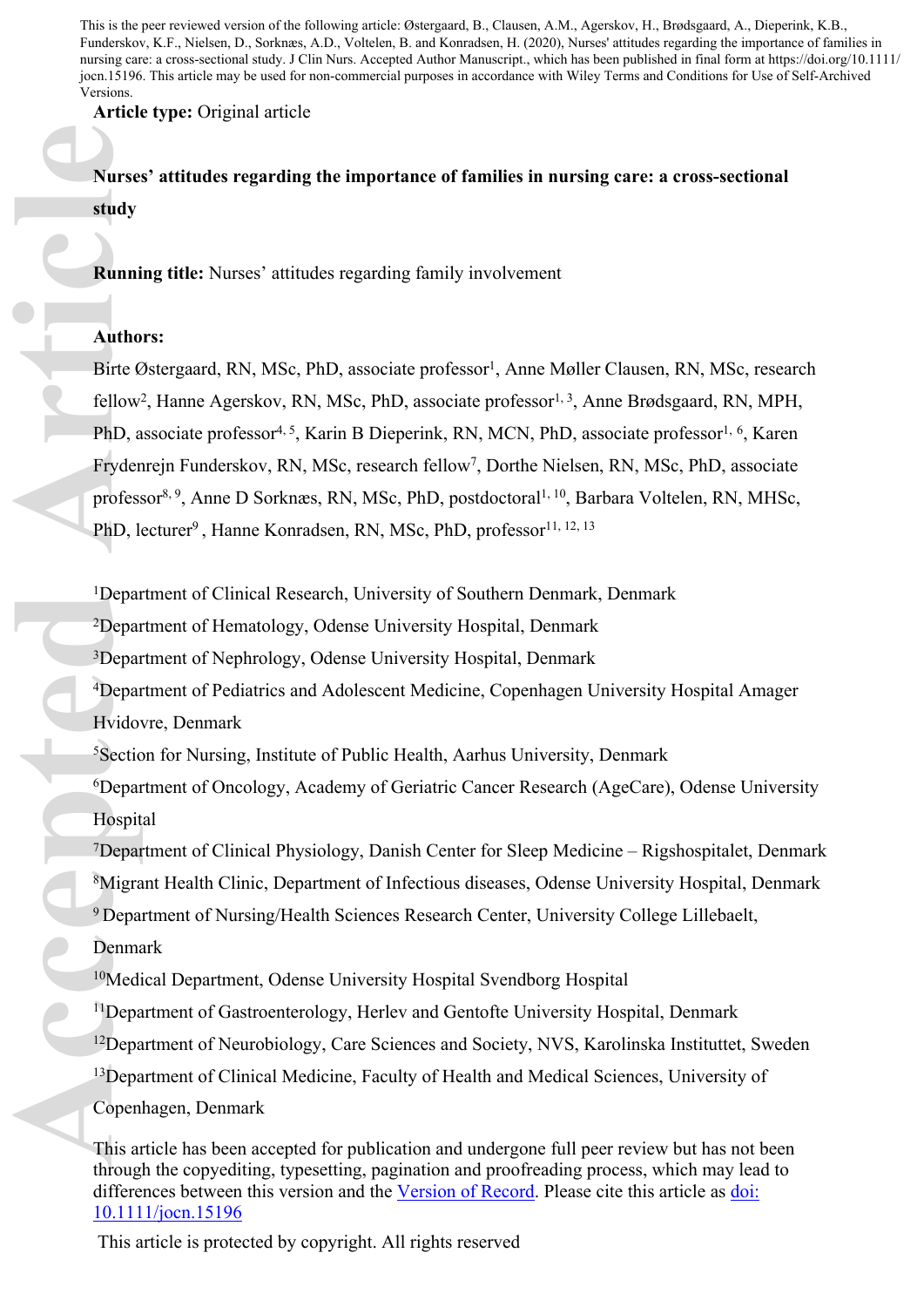## **Corresponding author:**

Birte Østergaard Associate Professor, Department of Clinical Research University of Southern Denmark 5000 Odense C, Denmark Phone: +45 6550 4053 E-mail: boestergaard@health.sdu.dk

### **Acknowledgment:**

The authors would like to thank the participants for their generous time to contribute to this study. This study is a part of the Family focused healthcare research Centre (FaCe) at Odense University Hospital and Department of Clinical Research, University of Southern Denmark.

**Conflict of Interest Statement:** The authors declare that they have no conflict of interest

**Funding:** This study did not receive any specific grant from funding agencies in the public, commercial, or not-for-profit sectors.

**Authors contributions:** BØ, HK, HA, KD, AB, ADS, DN and BV designed the study. HK and BØ translated the questionnaires. AMC and BØ administrated data collection. BØ analysed data. BØ and HK wrote the paper. All authors made substantial contribution to paper writing and critically review of the paper.

Dr. Birte Østergaard, ORCID ID: 0000-0002-9094-8123 Mrs. Anne Møller Clausen, ORCID ID: 0000-0002-9308-5116 Dr. Anne Brødsgaard, ORCID ID: 0000-0002-5029-9480 Dr. Hanne Agerskov, ORCID ID: 0000-0002-3271-0686 Dr. Karin B Dieperink, ORCID ID: 0000-0003-4766-3242 Mrs. Karen Frydenrejn Funderskov, ORCID ID: 0000-0001-6534-1453 Dr. Dorthe Nielsen, ORCID ID: 0000-0002-3954-7551 Dr. Anne D Sorknæs, ORCID ID: ID: 0000-0002-4048-0518 Dr. Barbara Voltelen, ORCID ID: 0000-0001-9381-107X Dr. Hanne Konradsen ORCID ID: 0000-0002-7477-125X **Correct Birte & Associal Univer Soloo C** Phone: E-mail Ackno The au This st Hospit Confli<br>
Fundi Confli Fundi Comme Autho BØ tra BØ an Critical Dr. Bin Mrs. A Dr. An Dr. Ha Dr. Ka Mrs. K Dr. Do Dr. An Dr. Ba Dr. Ha Dr. Ba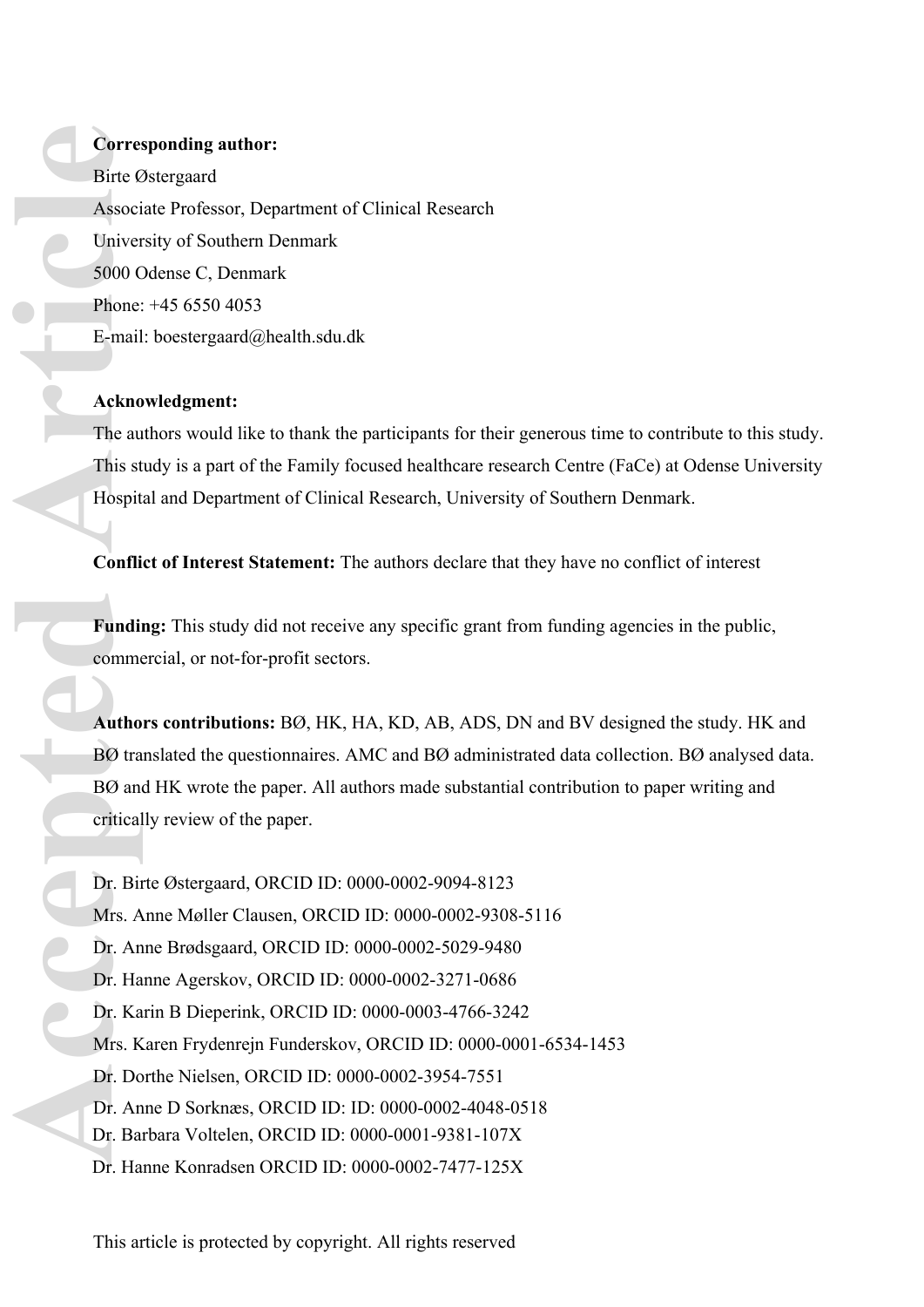MS. BIRTE ØSTERGAARD (Orcid ID : 0000-0002-9094-8123) DR. ANNE BRØDSGAARD (Orcid ID : 0000-0002-5029-9480) DR. KARIN B. DIEPERINK (Orcid ID : 0000-0003-4766-3242) MS. KAREN FRYDENREJN FUNDERSKOV (Orcid ID : 0000-0001-6534-1453)

Article type : Original Article

**Nurses' attitudes regarding the importance of families in nursing care: a cross-sectional study** 

#### **Abstract**

**Aims and objectives:** This study investigates attitudes towards family involvement in care among a broad sample of Danish nurses from all sectors and healthcare settings. **Background:** Evidence suggests that nurses hold both supportive and less supportive attitudes about involvement of family members in the care of patients, and the existing findings are limited to specific healthcare contexts.

**Design:** A cross-sectional study adhering to the Strengthening the Reporting of Observational Studies in Epidemiology for reporting observational studies.

**Methods:** Using snowball sampling, the Families' Importance in Nursing Care-Nurses' Attitudes questionnaire was initially administered to a broad, convenience sample of Danish registered nurses through social media: Facebook interest groups and the homepage of the Danish Family Nursing Association. These nurses were encouraged to send the invitation to participate to their network of nursing colleagues. Complete datasets from 1720 nurses were available for analysis. MS.<br>
DR.<br>
DR.<br>
DR.<br>
MS.<br>
DR.<br>
MS.<br>
DR.<br>
MS.<br>
Articleating anno<br> **Abs**<br>
Aim amo<br> **Bac**<br>
attitt find<br>
Desi<br>
Stud<br>
Mattitte<br>
find<br>
Desi<br>
Stud<br>
Mattitte<br>
Abs<br>
Aim amo<br>
Bac<br>
Stud<br>
Met<br>
Attitte<br>
regi.<br>
Dan<br>
partitte<br>
Rattitte<br>
r

**Results:** In general, the nurses considered the family as important in patient care. Nurses who held master's and doctorate degrees scored significantly higher than nurses with a basic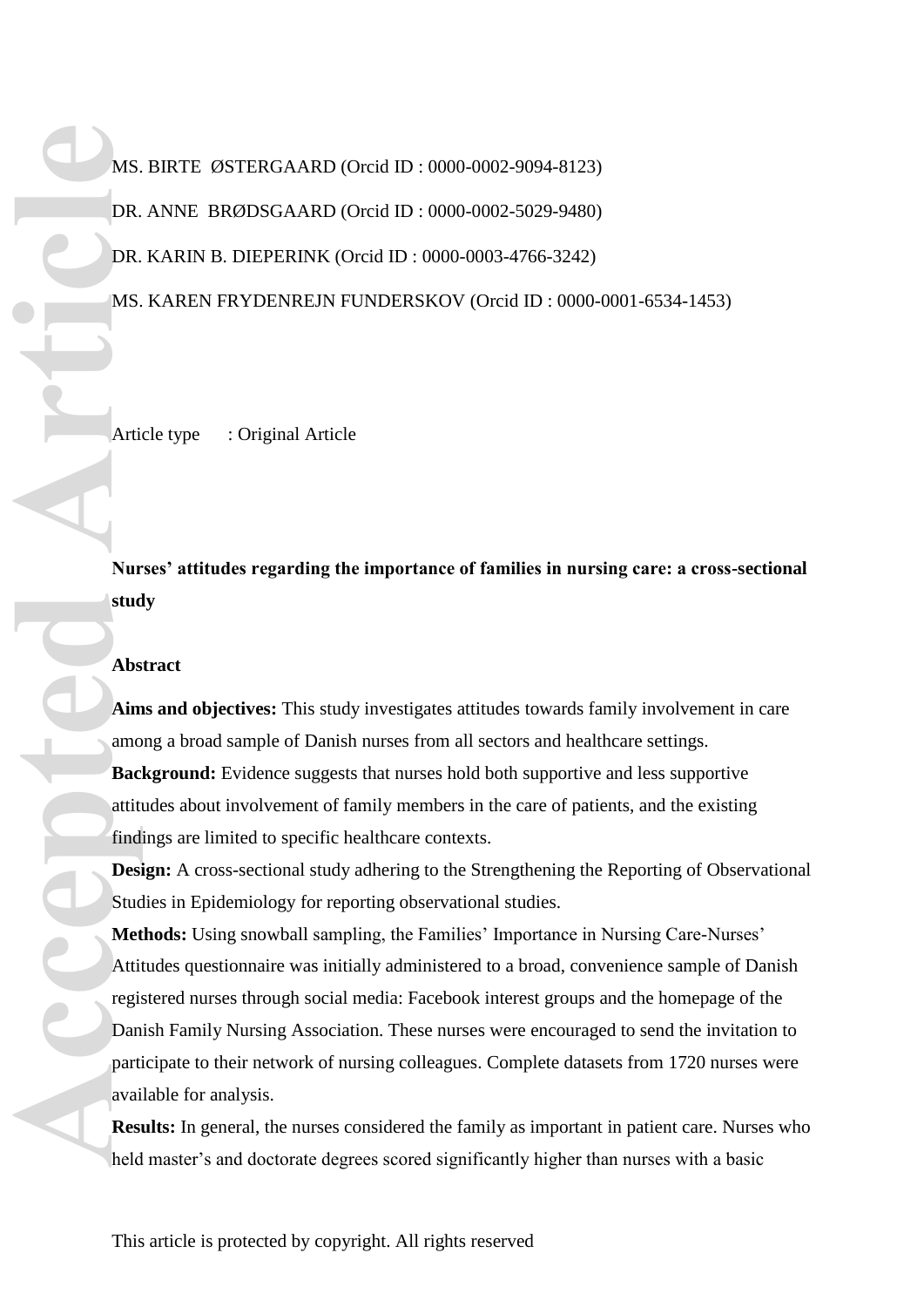nursing education. Nurses who had had experience with illness within their own families tended to score higher on the family as a conversational partner subscale than those without this experience. Nurses with the longest engagement within hospital settings scored significantly lower than those with the longest engagement within primary healthcare and/or psychiatry.

**Conclusions:** Families are considered important in nursing care. Younger nurses with a basic education, short-term engagement at a hospital and no experiences with illness within their own families were predictors of less supportive attitudes towards including the family in nursing care.

**Relevance to clinical practice:** Clinical leaders and managers should promote education on the importance of active family involvement in patient care in clinical practice and undergraduate education. More focus on collaboration with families in the hospital setting is needed.

**Key words:** cross-sectional; family; nurses' attitudes; questionnaire

### **What does this paper contribute to the wider global clinical community?**

- This study demonstrates that younger nurses with a basic education, short-term engagement at a hospital and no experiences with illness within their own families hold less supportive attitudes about involvement of family members in the care of patients.
- Nurses' positive attitudes towards involvement of families in patient care might potentially lead to quality improvement in the care of ill persons.
- Education programmes containing actively involving families in patient care need to be included in basic and undergraduate education as well as in clinical practice.

## **Introduction**

Good quality healthcare is an important element of health in terms of prevention and treatment of chronic and severe conditions. Not all forms of healthcare are, provided by nurses because more care is provided informally by family and friends (Verbakel, Tamlagsrønning, Winstone, Fjær, & Eikemo, 2017). This has a clear impact on physical and mental health among a substantial number of caregivers in most European countries (Huijts, Stornes, Eikemo, Bambra, & Consortium, 2017). The relationship between nurses and Fram Tam Street<br>
This sign psyce<br>
Con educ own nurs<br>
Rel the index<br>
Key<br>
Whis need<br>
Key<br>
Whis need<br>
He index<br>
He index<br>
He index<br>
He index<br>
He index<br>
He index<br>
He index<br>
He index<br>
He index<br>
He index<br>
He index<br>
He index<br>
He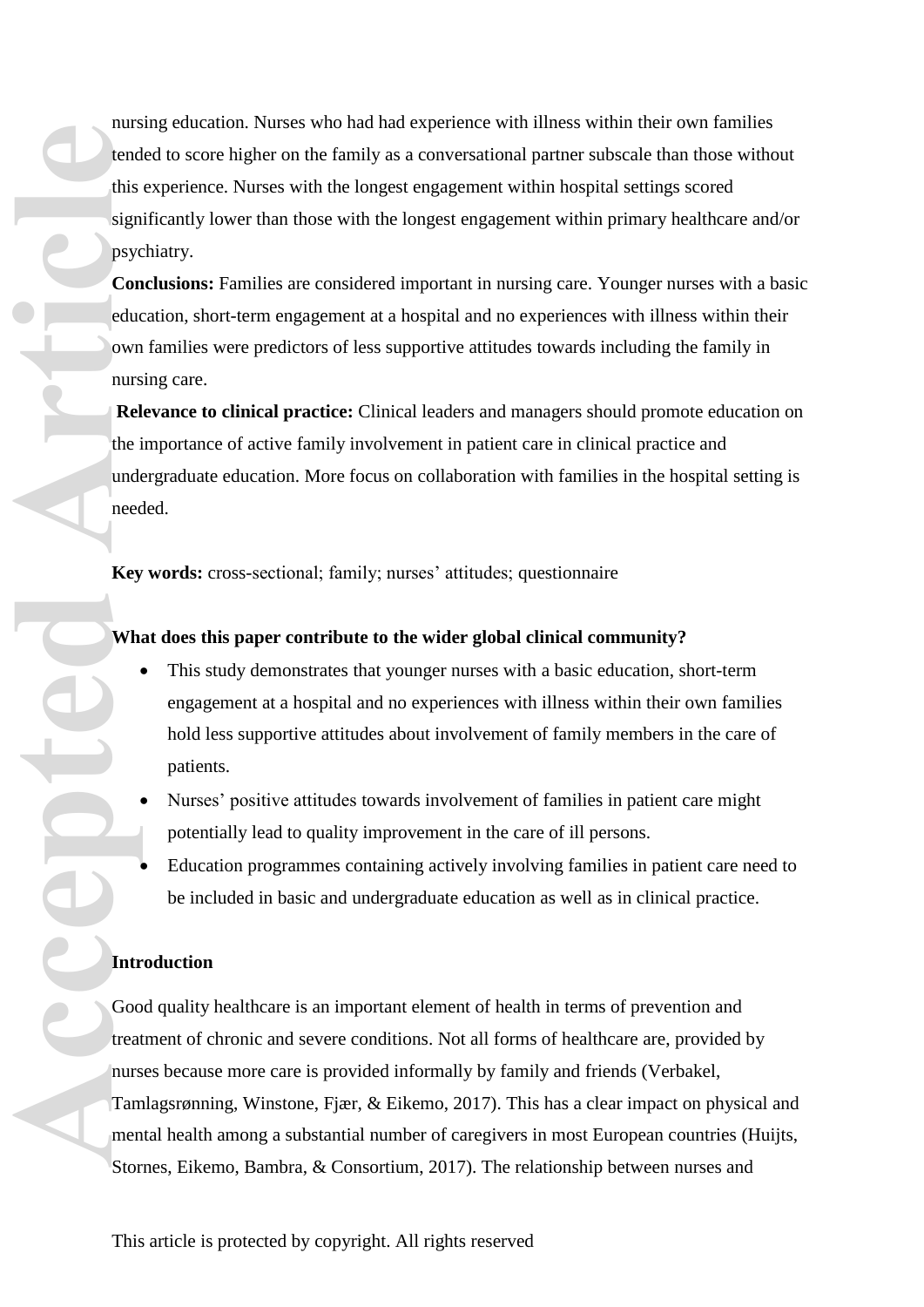families is central to the quality of care, and research focusing on the importance of involving family in the nursing care of patients is growing (Hagedoorn et al., 2018). Nurses' attitudes towards family involvement affect their willingness to interact with and involve families in care (Wright & Bell, 2009), and knowledge on attitudes help us to understand how nurses perceive issues and processes in care and determine what they find important (Oliveira et al., 2011; Wright & Bell, 2009).

#### **Background**

Family inclusion throughout the illness trajectory of patients suffering from severe or chronic conditions has received increased focus from European healthcare politicians and administrators (Vrangbaek, 2015), and inviting patients to give feedback on their experiences with healthcare is seen as an essential part of patient-centred care (Sandager, Sperling, Jensen, Vinter, & Knudsen, 2015). Despite a long tradition of feedback from patients on the care they receive, a recent national survey among more than 150,000 patients who had been in contact with Danish hospitals in 2018 shows that 16% of the patients did not at all or to a less degree experience that the health professionals offer their relatives opportunities to participate in decisions about their care. Also, among 4,346 patients with newly diagnosed cancer, 16% of the patients reported that healthcare professionals showed a low level of interest for the well-being of their relatives (Sandager et al., 2015). Over the past 15 years, family involvement in nursing care has received a great deal of attention but is still not the norm in Denmark. Family nursing theory is not yet mandatory in the national curriculum for undergraduate nursing education beyond the context of paediatrics. Therefore, nursing education across all levels in Denmark needs to find a way to include family nursing within both primary health care systems and hospital systems (Østergaard & Wagner, 2014). Increased patient involvement in health care have been assigned a high priority in many European countries over resent years. Through their involvement, the patients and their family's become co-producers of public service production (Vrangbaek, 2015), and involvement of the family contributes to patient safety (National Academies of Sciences, & Medicine, 2015). Furthermore, involvement can contribute to a better course of treatment because the family can help remember information and discuss decisions with the patient, the nurses and the doctors (Vrangbaek, 2015). Therefore, involvement of the family may be beneficial for the patients, but this depends on the nurses' attitude. (Wright & Bell, 2009). Nurses attitudes towards involving families in nursing care has been explored in different clinica l settings such as paediatrics (Angelo et al., 2014), obstetric care (Ribeiro, Sousa, Familtowi<br>
care<br>
familtowi<br>
care<br>
perc<br>
201<br> **Bac**<br>
Familtowi<br>
care<br>
adm with<br>
Jens<br>
care<br>
in co<br>
adm with<br>
Jens<br>
care<br>
in co<br>
less<br>
particles<br>
particles<br>
particles<br>
particles<br>
familter<br>
familter<br>
familter<br>
familter<br>
famil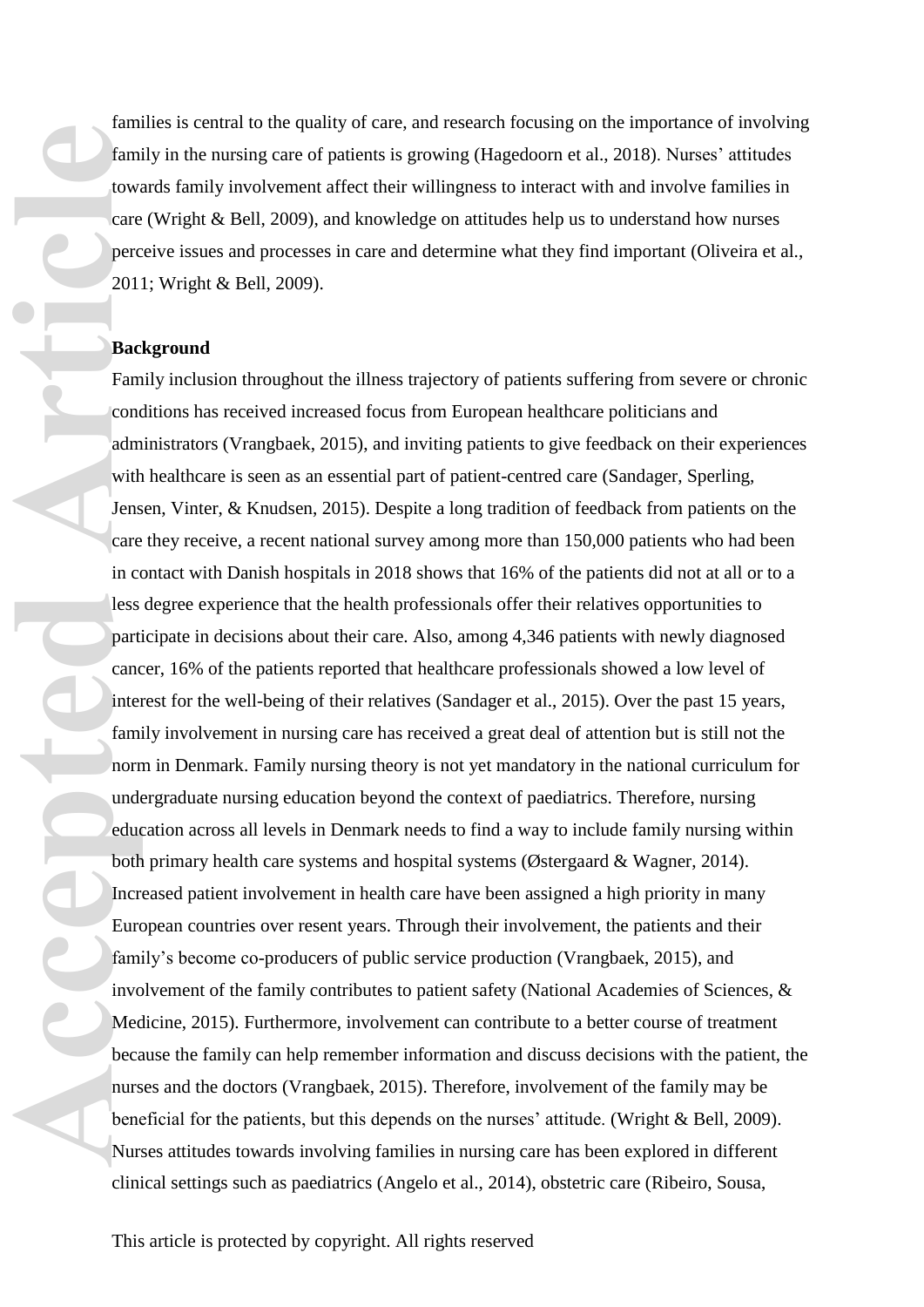Santos, Silva, & Sousa, 2018), primary healthcare (Oliveira et al., 2011), mental healthcare (Hsiao & Tsai, 2015), among nurses caring for patients with psychiatric diagnoses (Sveinbjarnardottir, Svavarsdottir, & Saveman, 2011), in cardiovascular care (Gusdal, Josefsson, Adolfsson, & Martin, 2017; Luttik et al., 2017), in surgical units (Blondal et al., 2014) emergency departments (Linnarsson, Benzein, & Arestedt, 2015), in critical care units (Hetland, Hickman, McAndrew, & Daly, 2017; Hetland, McAndrew, Perazzo, & Hickman, 2018) and among home care nurses and hospital employed nurses (Broekema, Luttik, Steggerda, Paans, & Roodbol, 2018). Generally, the studies found that nurses hold positive attitudes towards family involvement in care (Hsiao & Tsai, 2015; Linnarsson et al., 2015; Oliveira et al., 2011), even without special training in approaches to family inclusion (Ribeiro et al., 2018). Attending an educational course in a Family System Nursing approach increased nurses' positive attitudes, and the way they thought about family inclusion changed towards a more collaborative focus and readiness for applying a family system approach in clinical practice (Blondal et al., 2014; Broekema et al., 2018; Svavarsdottir et al., 2015; Sveinbjarnardottir et al., 2011). A work place with a general approach towards families and competences to work with families predicts the most supportive attitudes among the nurses (Blondal et al., 2014; Gusdal et al., 2017; Voltelen, Konradsen, & Østergaard, 2016). In contrast, the attitudes of older nurses who had been in the profession for many years and had no previous contact with the concept of family nursing were less supporitve of involving families in patient care (Angelo et al., 2014). Furthermore, Benzein and colleagues (Benzein, Johansson, Arestedt, & Saveman, 2008) found that predictors of less supportive attitudes concerning involving families in nursing care deals with being a newly graduated nurse, a male nurse and no general approach to the care of families at the work place. Based on these results, it can be summarized Nurses hold both positive and less positive attitudes, about involvement of family members in the care of patients and the findings are mainly restricted to specific clinical settings. Only one large Swedish study, in which 634 nurses were surveyed, included various health care settings such as hospitals, primary health Find Content of the Content of the Content of the Content of the Content of the Content of the Content of the Content of the Content of the Content of the Content of the Content of the Content of the Content of the Content

care and community care (Benzein, et al., 2008). We determined a need to further enlarge the existing knowledge base including Danish nurses' attitudes about involvement of families in the care of their family members.

Therefore, the aim of this study was to investigate Danish nurses' attitudes towards family involvement in care through the following research questions:

*Research question 1:* What are the variations in the scores of nurses' attitudes towards family involvement in care?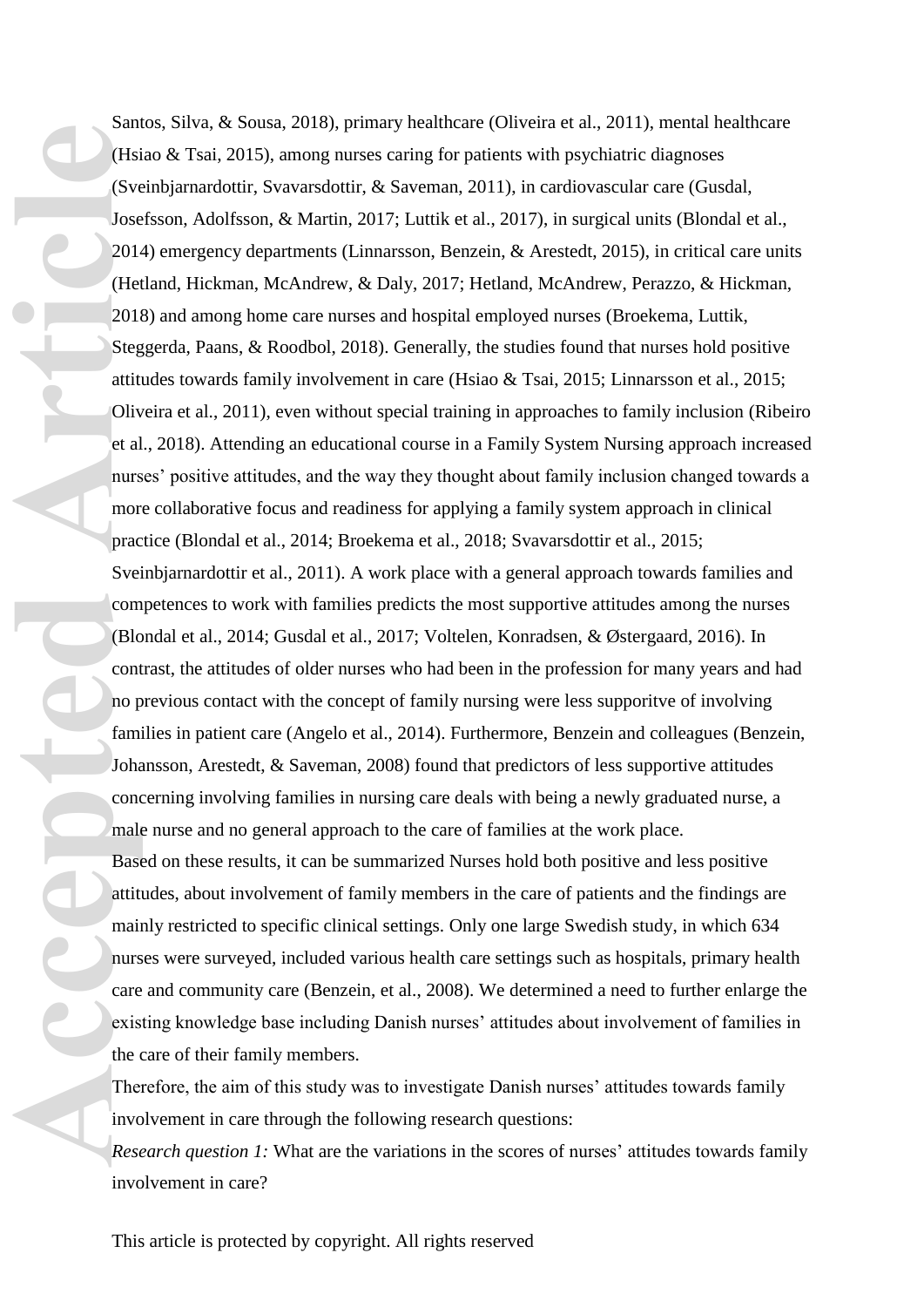*Research question 2:* What factors are associated with nurses' attitudes regarding the importance of families in nursing care?

*Research question 3:* What is the proportion of the variation in factors predicting the importance of families in nursing care, and what is the magnitude of the statistical effect?

### **Methods**

#### *Design*

The study was designed as a cross-sectional study adhering to the Strengthening the Reporting of Observational Studies in Epidemiology guidelines addressing articles reporting cross-sectional studies (von Elm et al., 2007); see Supplementary File 1, with a nonprobability method using snowball sampling (Shaghaghi, Bhopal, & Sheikh, 2011).

### *Participants and data collection*

The Families' Importance in Nursing Care-Nurses' Attitudes (FINC-NA) questionnaire was initially administered to a broad, convenience sample of Danish registered nurses through social media: Facebook interest groups and the homepage of the Danish Family Nursing Association [\(www.familiesygepleje.dk\)](http://www.familiesygepleje.dk/). These nurses were encouraged to send the invitation to participate to their network of nursing colleagues. Using snowball sampling through social media is cheap, fast and offers the possibility of large samples (Sadler, Lee, Lim, & Fullerton, 2010). The snowball sampling increased the representation of respondents, invitations being spread beyond those who might already be known to each other (Whitaker, Stevelink, & Fear, 2017). **Access the Media Contract Contract Contract Contract Contract Contract Contract Contract Contract Contract Contract Contract Contract Contract Contract Contract Contract Contract Contract Contract Contract Contract Contra** 

Before starting the data collection, we decided to aim for more than 384 respondents, based on recommendations from (Price, 2005), which should give an acceptable 95% confidence level, assuming a 50%/50% distribution of results in a descriptive study. The data collection opened 2 October 2017 and was planned to last for a minimum of 3 months. By 18 December 2017 the number of respondents went beyond our expectations, and data collection ended. Demographic data collected included age, gender, working experience, primary working area, level of nursing education and experience with serious illness within one's own family.

#### *Measurements*

Permission to use the FINC-NA questionnaire was obtained from the original authors (Benzein, Johansson, Arestedt, Berg, & Saveman, 2008). Before releasing, the questionnaire underwent forward and backwards translation, from Swedish to Danish and back, and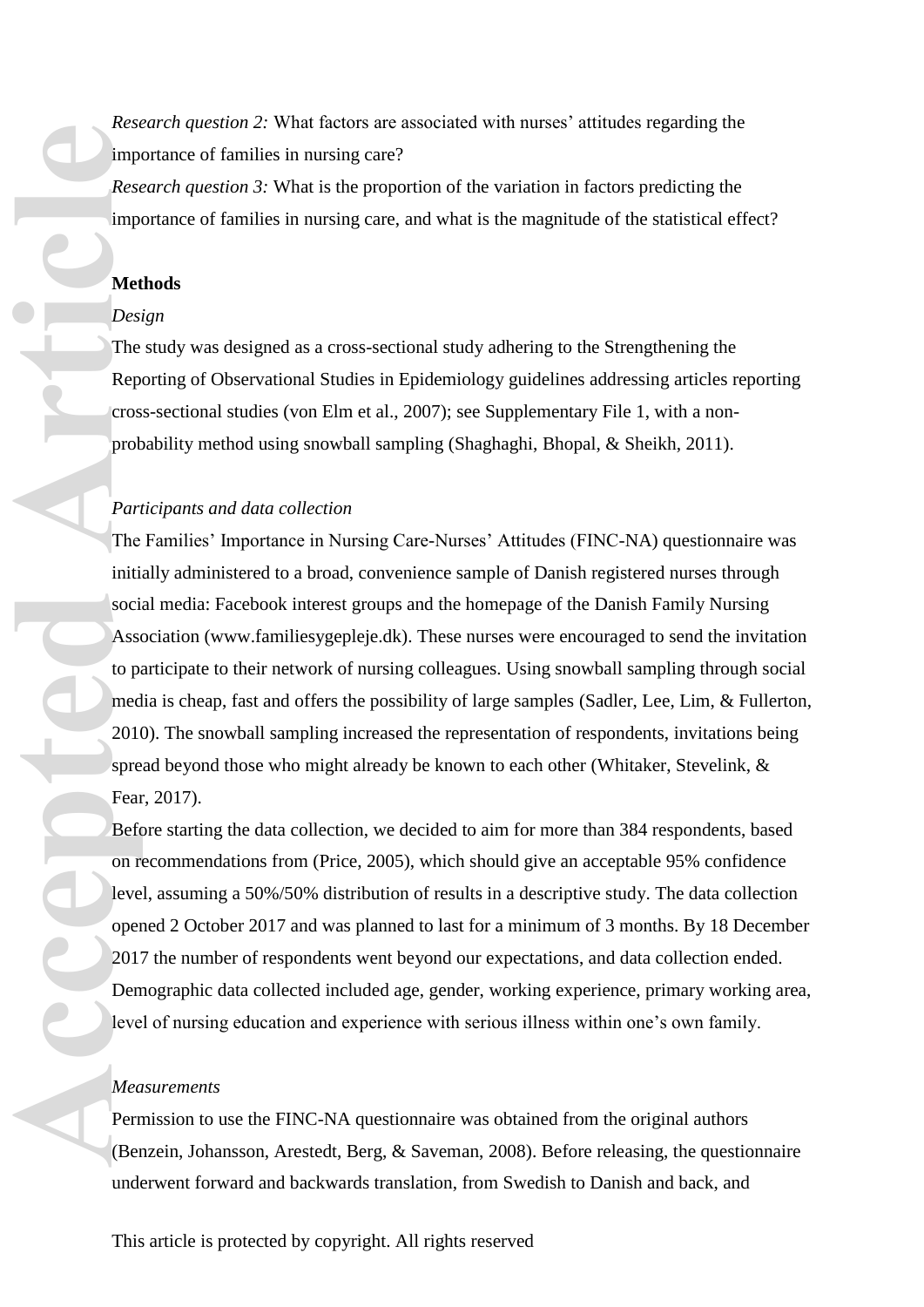subsequently the researchers met to discuss translation in order to reach a consensus agreement on the final wording (Maneesriwongul & Dixon, 2004). To explore face validity the Danish version of the questionnaire was tested for understandability among four nurses outside the study, and their answers did not lead to further revisions (Maneesriwongul & Dixon, 2004).

The Danish version of the FINC-NA questionnaire was used to assess nurses' attitudes. The instrument is based on a literature review and developed in Sweden in 2008, and later refined in 2011 (Saveman, Benzein, Engstrom, & Arestedt, 2011). It is composed of 26 items, each is scored on a 5-point Likert-scale ranging from totally disagree (1) to totally agree (5), thus giving scores ranging from 26 to 130. Higher scores indicate more supportive attitudes towards families' importance. The questionnaire is divided into four subscales: I) Family as a resource in nursing care (FAM-RNC) contains 10 items focusing on a positive attitude towards families and valuing their presence in nursing care, e.g. "the presence of family members eases my workload". The minimum score is 10 and the maximum score is 50. II) Family as a conversational partner (FAM-CP) contains eight items regarding the importance of engaging with the patient's family members and having a dialogue with them, e.g. "I ask family members to take part in discussions from the very first contact, when a patient comes into my care". The minimum score is 8 and the maximum score is 40. III) Family as a burden (Fam-B) contains four items focusing on negative statements about the family, e.g. "the presence of family members holds me back in my work". The minimum score is 4 and the maximum score is 20. IV) Family as its own resource (FAM-OR) contains four items focusing on acknowledging families as having their own resources for coping, e.g. "I encourage families to use their own resources so that they have the optimal possibilities to cope with situations by themselves". The minimum score is 4 and the maximum score is 20. **Access to the line of the line of the line of the line of the line of the line of the line of the family in the contract of the family in the contract of the family in the contract of the family of the contract of the fam** 

Testing of the Swedish version has shown a Cronbach's alpha for overall scale at 0.89, and from 0.71 to 0.86 for the subscales, indicating acceptable stability and internal consistency (Saveman et al., 2011). In this study, the Danish translated version showed Cronbach's alpha for the total FINC-NA scale was 0.91 and Cronbach's alpha for the four subscales was 0.85 (Fam-RNC), 0.80 (Fam-CP), 0.80 (Fam-B) and 0.65 (Fam-OR).

#### *Analysis*

Data were coded and entered into the IBM SPSS statistical program version 24. Missing values in the FINC-NA were substituted with the mean score of the computed variable on the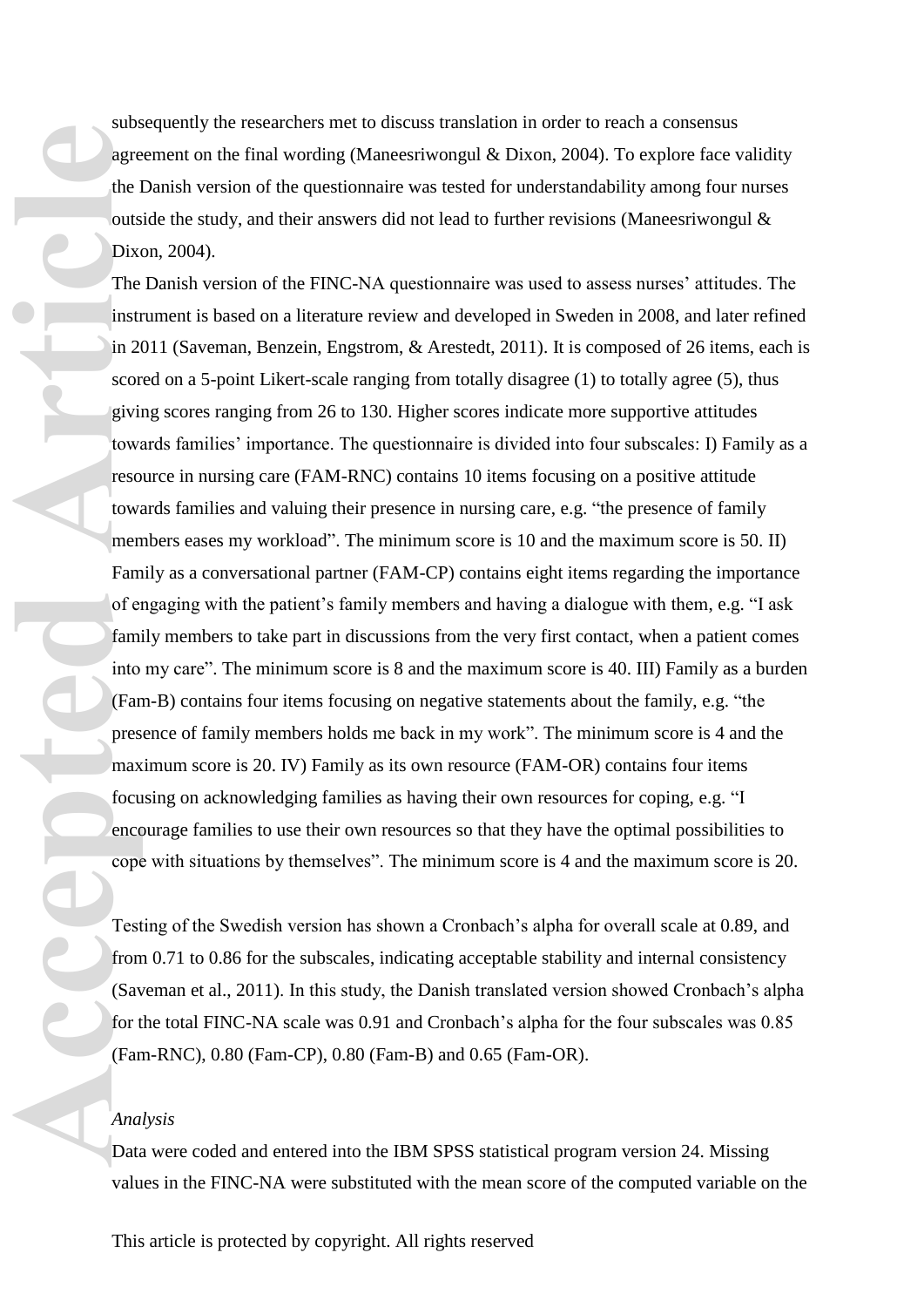same scale when at least half of the items were answered (Cappelleri et al., 2014). Descriptive statistics, including median, difference between the upper quartile and lower quartile (interquartile range (IQR)), range, numbers (*n*) and percentages (%), were administered to summarise the sociodemographic characteristics of the respondents and their responses to the FINC-NA on group and item levels. For continuous data, Mann–Whitney U test was used to assess differences between nurses who completed the FINC-NA instrument and those who did not complete the instrument. Categorical variables were compared using Pearson's chi-square test. A *p*-value of < 0.05 was considered statistically significant. Due to the skewed distribution of the data for educational level and healthcare organisation, these variables were dichotomised. The variables of educational level were dichotomised into "low" for basic nursing education and "high" for master's, candidate's or doctorate degrees. Variables of healthcare organisation were dichotomised into "hospital" and "other" for hospital versus primary healthcare and psychiatry. Age was dichotomised into  $\leq 35$ / $\geq 36$ years, and years of engagement as a nurse were dichotomised into  $\leq 7/28$  years. Spearman's Rank-Order Correlation and Mann–Whitney U test for two independent samples were used to examine the associations between age, gender, education level, health organisation, experiences of illness and nurses' attitudes. **Accepted**<br> **Article**<br> **Article**<br> **Article**<br> **Article**<br> **Article**<br> **Article**<br> **Article**<br> **Article**<br> **Article**<br> **Article**<br> **Article**<br> **Article**<br> **Article**<br> **Article**<br> **Article**<br> **Ethi**<br> **Thee**<br> **Carticle**<br> **Ethi**<br> **Thee**<br>

Binary Logistic regression analyses were employed to determine and report (Peng, Lee, & Ingersoll, 2002) the variables that contributed to the variation in nurses' attitudes towards families' involvement in care in the total FINC-NA scale and its subscales. One-way ANOVA and standardized mean scores were used to estimate the magnitude of the statistical effect. Benchmarks for eta squared, defined as small ( $\eta$ 2 = 0.01), medium ( $\eta$ 2 = 0.06) and large ( $n^2$  = 0.14) effect size, were used to assess the proportion of total variance of scores (Lakens, 2013). Benchmarks for Choen's *d* refers to effect sizes as small (*d* = 0.2), medium  $(d = 0.5)$ , and large  $(d = 0.8)$  (Lakens, 2013).

### **Ethical considerations**

The FINC-NA questionnaire was distributed on-line, and Danish nurses participated voluntarily in the study. Anonymity was ensured as the questionnaire contained no marks, names or numbering that could identify participants. The study was registered on the record of data processing activities at the local university in accordance with applicable ethical legislation and General Data Protection Regulation. According to Danish law, there was no need for ethical approval.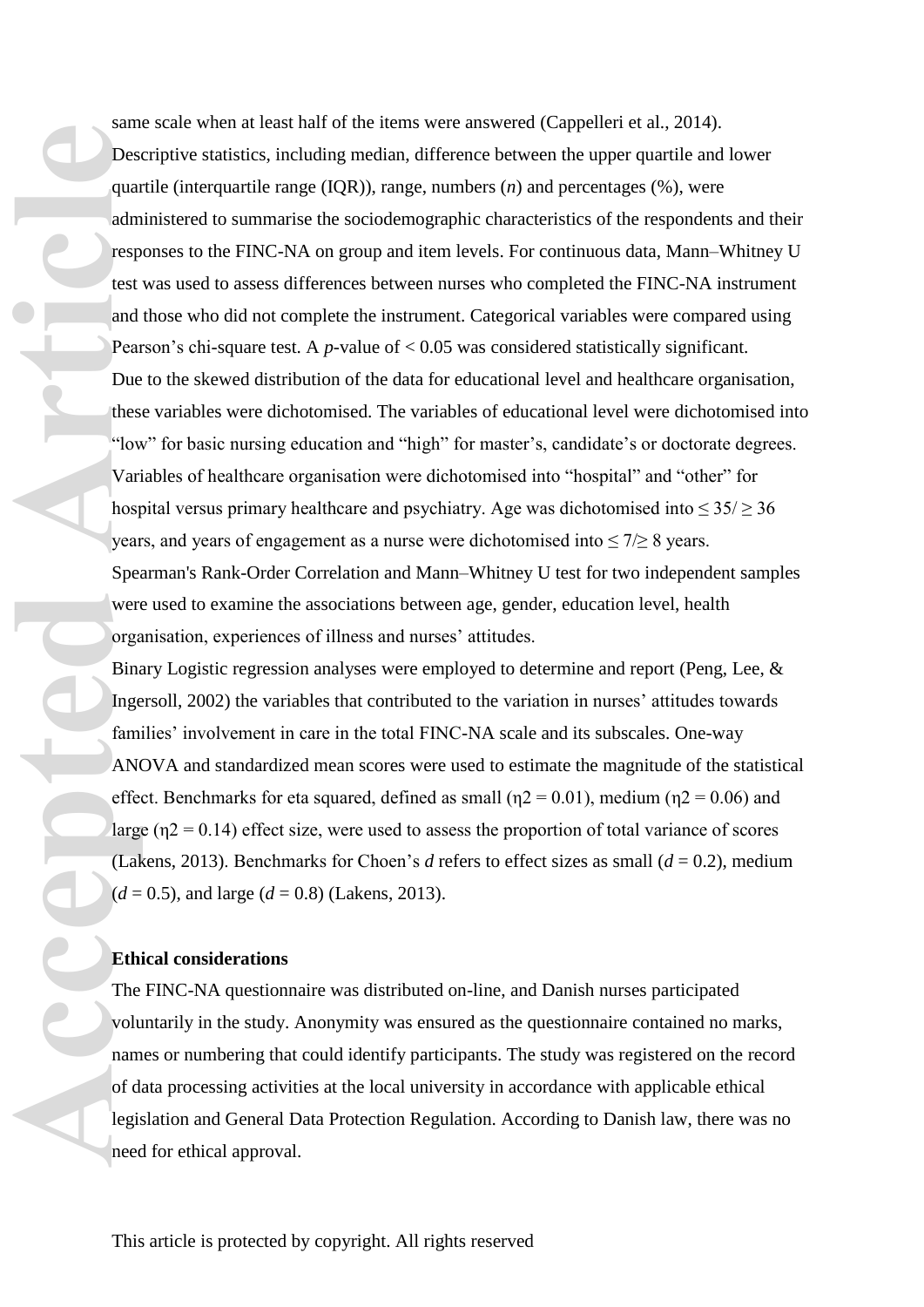#### **Results**

#### *Sample characteristics*

In total, 2177 nurses responded on the FINC-NA questionnaire. Median age was 44 (IQR 35– 53, range 22–72) years, 97.1% were women and the median working experiences were 16 (IQR 6–26, range 0–54) years. Substitutions of means were added in 25 cases (1–13 items), according to the half rule criteria (Cappelleri et al., 2014). Furthermore, 457 filled-in almost all the background variables but filled-in less than half of the FINC-NA items. Thus, we ended up with complete data sets from 1720 nurses (79%). There were statistically significant differences between those who filled in a full questionnaire and those who did not regarding gender ( $p = 0.032$ ) and experiences with seriously illness within own families ( $p = 0.032$ ), given that there were more men and fewer respondents who had experiences with seriously illness within own families among those who did not answer the questions compared to those who filled in the questionnaire (Table 1). **Access Sam In the S3, 1**<br>
In the S3, 1<br>
(IQI access all tl ends different generality)<br>
who Varn In the four indie info Fam In the duties on the difference of Article<br>
In the four indie info Fam In the attitude on the COS.

#### *Variations in Danish nurses' attitudes towards family involvement in care?*

In the total FINC-NA scale, the theoretical possibilities could range from 26 to 130. We found a median score of 90 (IQR 84–97, range 34–127) for the overall sample  $(n = 1720)$ , indicating nurses overall supportive attitude concerning family involvement. Table 2 provides information about the FINC-NA total median scores and subscale median scores.

#### *Family as a resource in nursing care*

In the Fam-RNC subscale, viewing families as a resource refers to focusing on a positive attitude towards families and valuing their presence in nursing care. The median score of the total Fam-RNC subscale was 38 (IQR 35–42, range 10–50), within a possible score range of 10–50. Most respondents (94%) agreed or strongly agreed that they gain a lot of indispensable knowledge from families which they could use in their work. Most respondents considered the presence of family members to be important for the family members themselves (86.5%) and that a good relationship with the families gives job satisfaction (85.9%). About one-third totally agreed or agreed (31.1% and 34.1%, respectively) with the statements that the presence of family members provides a feeling of security and eases workload.

#### *Family as a conversational partner*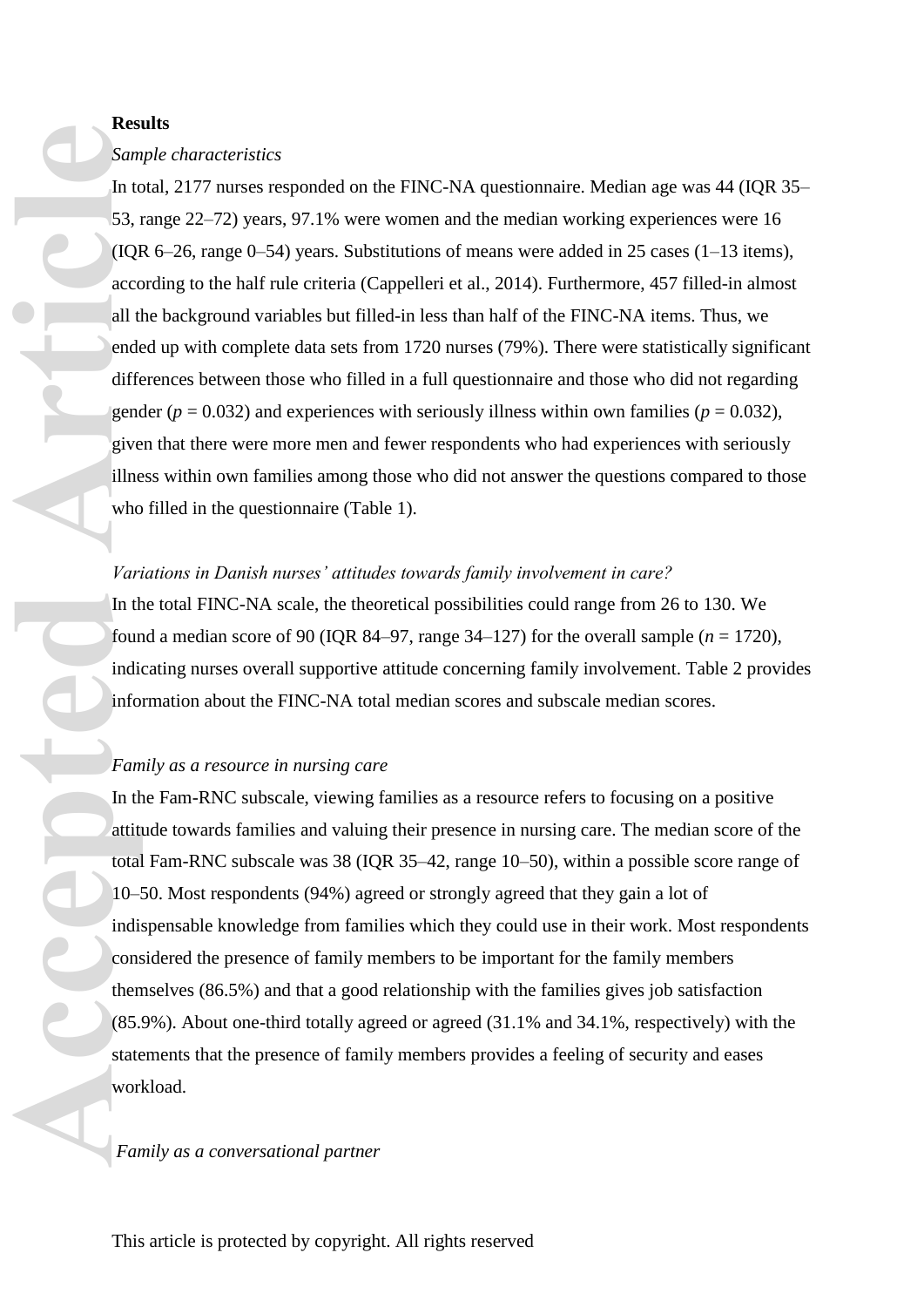In the Fam-CP subscale, viewing families as a conversational partner refers to focusing on the importance of engaging with the patient's family members and having a dialogue with them. The median score of the Fam-CP subscale was 28 (IQR 25–31, range 9–40), with a possible score range of 8–40. Most respondents agreed or totally agreed (71.8%) that they invite family members to speak about changes in the patient's condition, and 65.5% agreed or totally agreed that they always identify a patient's family members. Almost half of the respondents (47.1%) answered neither/nor to the item about inviting family members to speak when planning care, and 24.9% totally disagreed or disagreed with that item. Only 27.5% invited family members to actively take part in the patient's care, while 35.6% disagreed or totally disagreed with the item, while 36.9% answered neither/nor. Facces Cope<br>
Face<br>
The internet of the poss<br>
invit total<br>
resp spea<br>
27.5<br>
disa<br>
Fam<br>
In the about<br>
4-20<br>
state<br>
men neitl<br>
were<br>
Fam<br>
In the ackr<br>
Fam<br>
In the ackr<br>
Fam<br>
the internet of the same of the same of the same of

#### *Family as a burden*

In the Fam-B subscale, viewing families as a burden refers to focusing on negative statements about the family. The median score was 9 (IQR 7–11, range 4–19), within a possible range of 4–20. More than half of the respondents (67.8%) totally disagreed or disagreed with the statement about not having time to take care of families and that the presence of family members causes them to feel stressed (66.9%). However, almost one-third (27.8%) answered neither/nor to the statement that the presence of family members makes them feel that they were being controlled and 12.7% agreed or totally agreed with this statement.

#### *Family as own resource*

In the fam-OR subscale, viewing families as their own resource refers to focusing on acknowledging families as having their own resources for coping. The median score of the Fam-OR subscale was 15 (IQR 14–17, range 4–20), within a possible range of 4–20. Most of the respondents (85.4%) considered family members as cooperating partners and themselves as a resource (74.9%) for family members so that they could cope as well as possible with their situation. While only half (51.0%) of the respondents agreed or strongly agreed that they encourage families to use their own resources so that they have the optimal possibilities to cope with situations by themselves.

#### *Factors associated with nurses' attitudes towards families in nursing care*

When comparing scores, it was revealed that the level of scores among nurses who held master's and doctorate degrees was significantly higher than the scores among nurses with a basic nursing education. Furthermore, nurses who indicated experiences with illness within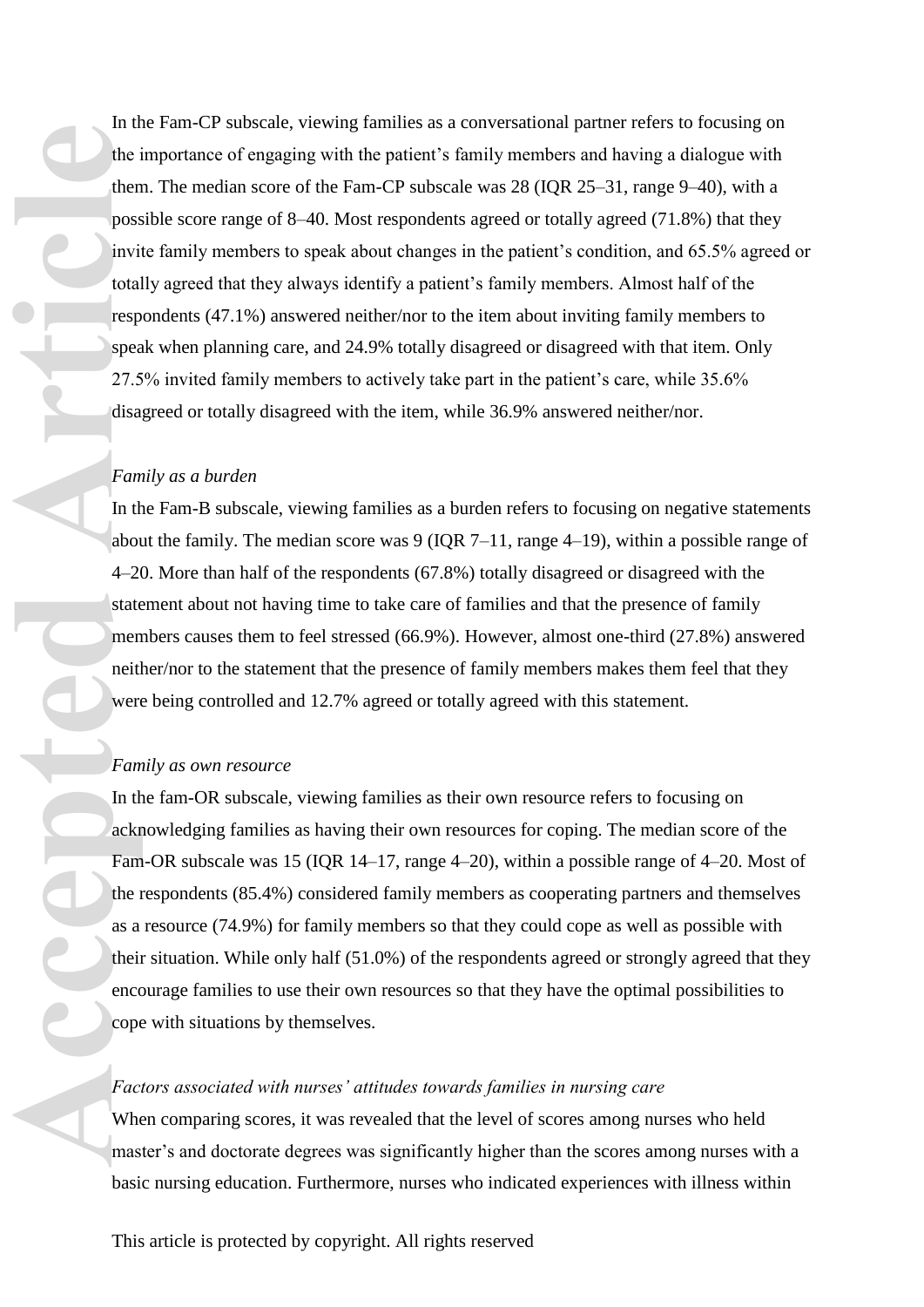their own families scored significantly higher on the Fam-CP subscale ( $p = 0.026$ ) than those without this experience. Nurses with the longest engagement within hospital settings scored significantly lower than those with the longest engagement within primary healthcare and/or psychiatry (Table 3).

*Factors for predicting nurses' attitudes towards families' importance in nursing care* The logistic regression analysis revealed that the FINC-NA total scale and the subscales Fam-CP, Fam-B and Fam-OR were independently associated with a less positive attitude among nurses with the longest engagement at a hospital. Having a higher education in addition to a basic nursing education was independently associated with a more positive attitude towards family involvement in terms of the FINC-NA total scale and its subscales. Items related to families as a conversational partner were independently associated with the less positive attitude of younger nurses ( $\leq$ 36 years) with short-term engagement as a nurse ( $\leq$ 7 years) and having no experiences with illness within their own families. Seeing families as their own resources was independently associated with the less positive attitude of younger hospital nurses with short-term engagement and a basic education. Families as a burden was more often experienced by younger nurses with a basic education and a short-term engagement at a hospital (Table 4). The magnitude of the statistical effect was small or medium ( $\eta$ 2 = 0.003 to 0.077;  $d_z = 0.1239$  to 0.5978) (Table 5). Accession and the CP, and the CP, and the CP, and the CP, and the CP, and the CP, and the CP, and the CP, and the CP, and the CP, and the CP, and the CP, and the CP, and the CH, and the CH, as a complement of the CH, as a

### **Discussion**

To the best of our knowledge, this is the largest study investigating attitudes nurses towards family's importance in care. Generally, Danish nurses maintained positive attitudes towards families' importance in care. Significant variations in the sores of the respondents were, however, found for age, health organization, education and years of engagement as a nurse. Nurses aged ≤35 years who had been engaged 7 years or less at a hospital and who had no education beyond basic nursing education were less positive towards involvement of families as a conversational partner and more often perceived families as a burden. The results might reflect that these nurses feel challenged when families were present due to their workload, time constraints and their lack of family nursing competences, factors which often negatively affect nurses' motivations regarding inviting and including family perspectives in their daily clinical practice (Saveman, 2010; Wright & Leahey, 2013).

Younger hospital nurses might also be more focused on the individual patient and how to improve their own abilities and skills to act as a professional nurse within a multidisciplinary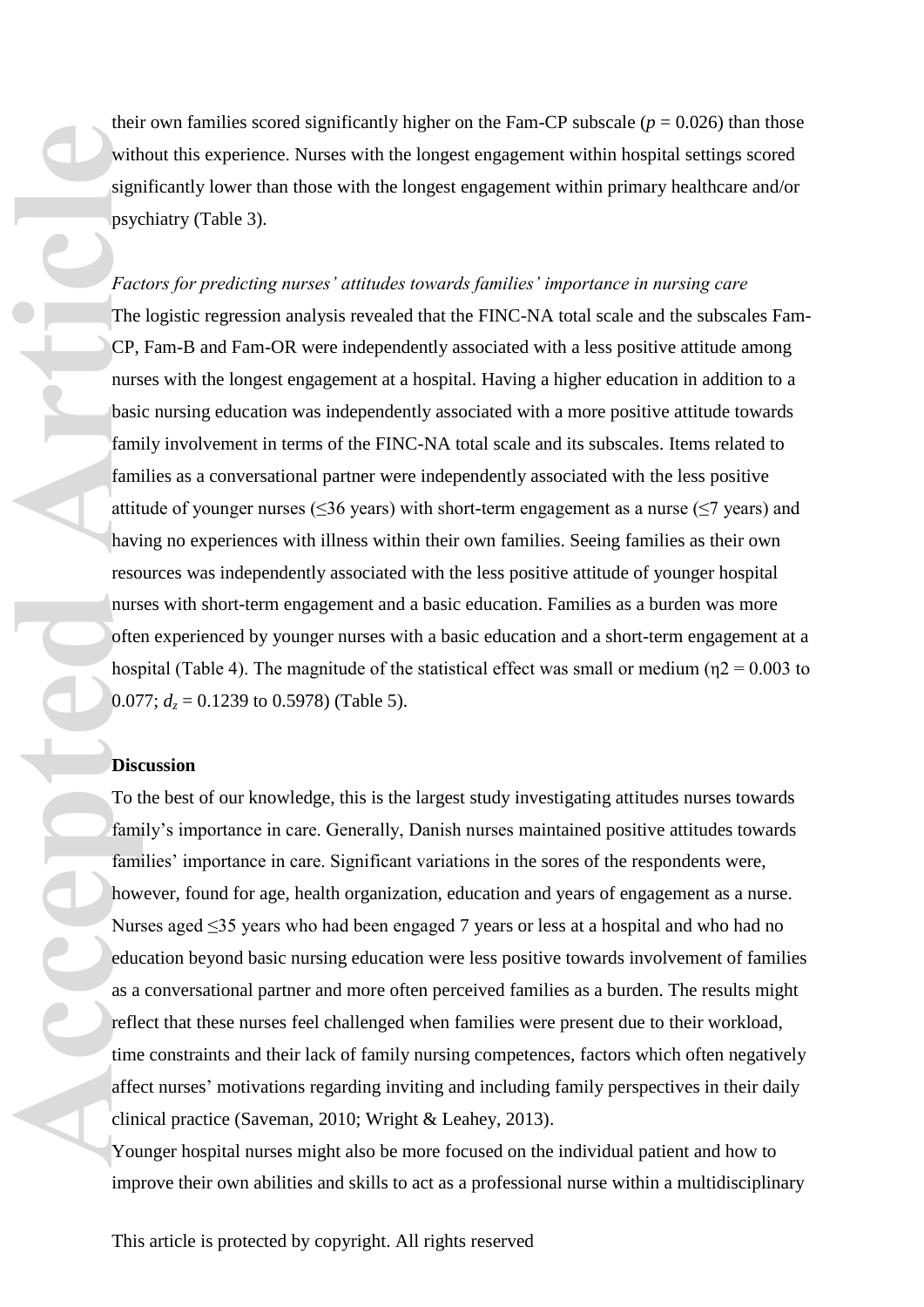health care system, whereas older and more experienced nurses are well equipped to involve the family in the care of the patient (Benzein, et al., 2008; Luttik et al., 2017; Tapp & Moules, 2012). Thus, more research is needed regarding development of undergraduate hospital nurses' skills and the competencies required for taking care of both patients and their families. In addition, more research is needed in order to gain in-depth insight into the influence of the roles of culture on attitudes between hospital nurses and nurses working within primary care and psychiatry. Duhamel et al. (2015) suggest a knowledge utilisation model in which nurses' beliefs and skills are linked to the experience of positive outcomes such as self-reinforcing and positive reactions from patients and their families (Duhamel, Dupuis, Turcotte, Martinez, & Goudreau, 2015). In their study, they showed that family members' and colleagues' reactions to family-focused care became an important motivational factor to continue learning. The results from our study may expand this model, as we found that more positive attitudes were significantly associated with a higher educational degree in nursing and having experienced illness within own families. This is consistent with findings from Sweden (Benzein, Johansson, Arestedt, Berg, et al., 2008), Taiwan (Hsiao & Tsai, 2015) and Iceland (Blondal et al., 2014).

Also, a 15-minute family interview has been suggested as a short and powerful intervention (Wright & Leahey, 1999) which is helpful for nurses in clinical practice (Martinez, D'Artois, & Rennick, 2007; Sveinbjarnardottir, Svavarsdottir, & Wright, 2013), and might also be a helpful approach for nurses in all areas of practice. Luttik et al. (2017) found that despite nurses viewing families as important in nursing care, attitudes towards actively inviting families to take part in patient care were less positive. In our study, approximately one in four nurses agreed or strongly agreed that they invite family members to speak when planning care, indicating that similar patterns might be present among nurses in Denmark. Most of the participating nurses indicated that they gained a lot of valuable knowledge from families, and most of them considered family members as cooperating partners. This is in line with other studies, which find that nurses are supportive of families' involvement and view families as important in care (Gusdal et al., 2017; Luttik et al., 2017). Even though nurses considered family members as cooperating partners, only half of the nurses in our study encouraged families to use their own resources. This could possibly be related to the increasing interest in the situation of significant others, who often adopt an informal caregiver role (Benzein, Olin, & Persson, 2014) and experience stress (Persson & Benzein, 2014). Nurses can become a source of comfort that helps the family endure and try to minimize the caregiver burden, focusing on the needs and quality of life of these families (Eggenberger & **Access to the first definition of the first definition of the first definition of such an article** nurs are Mos faming with faming with faming with faming with faming ons encodered increase Nurs are Nurs from the Nurs car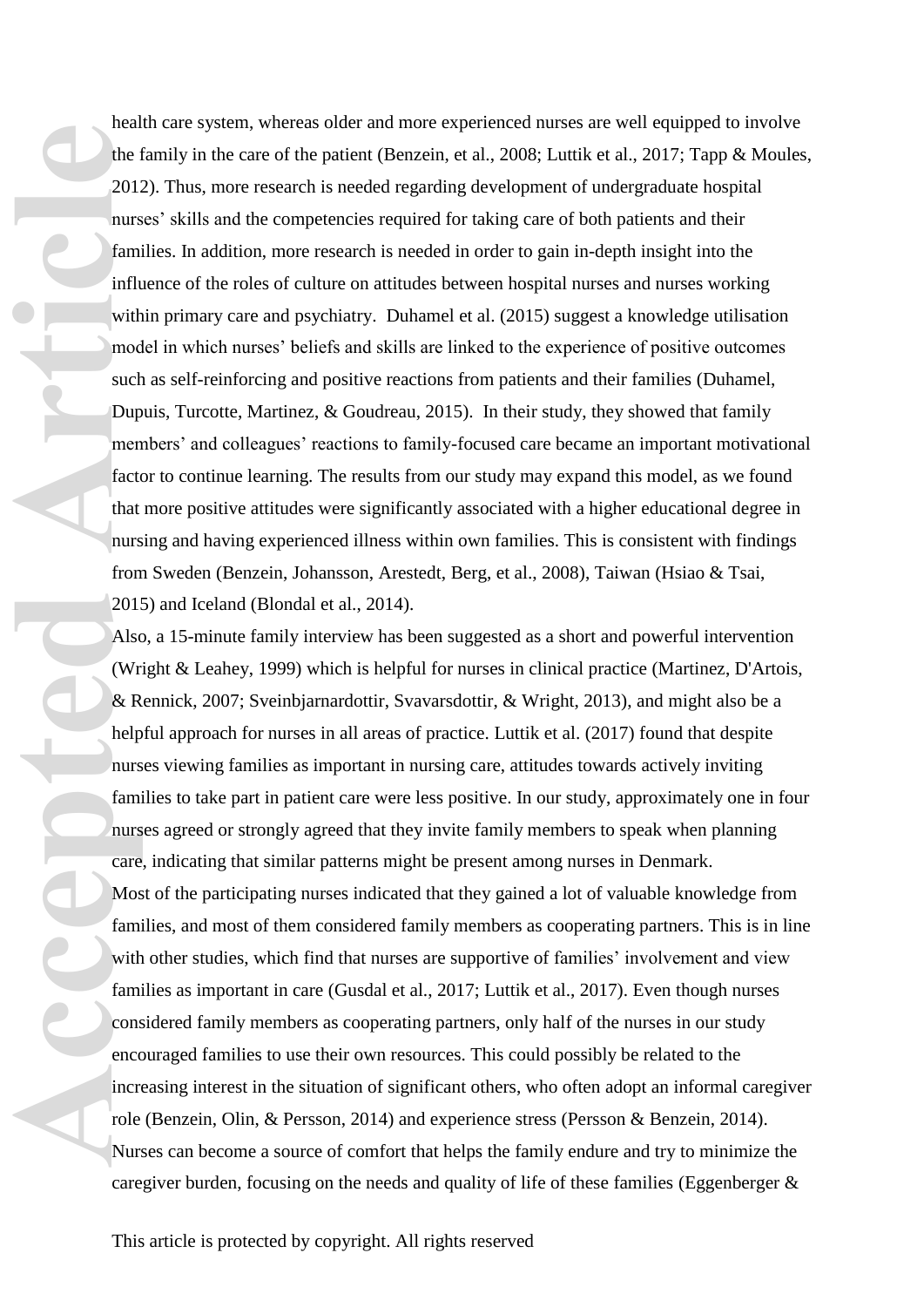Sanders, 2016). Accordingly, interventions are needed that support both the individual patient and the family as a unit to minimize their experiences of distress and to focus on the resources within the family to support their health and well-being (Benzein et al., 2014; Persson & Benzein, 2014; Wright & Leahey, 2013).

Training and thereby developing skills in family system nursing encourages empathic understanding (Eggenberger & Sanders, 2016) and strengthens nurses' beliefs in their own skills, which motivates them to overcome family system nursing challenges in their daily clinical practice (Broekema et al., 2018; Duhamel et al., 2015). Training and implementation strategies are important in order to disseminate family-focused practice into clinical settings (Svavarsdottir, Sigurdardottir, Konradsdottir, & Tryggvadottir, 2018), although nurses feel challenged when they must work differently than they are used to (Voltelen et al., 2016). Our findings show a significant correlation between nurses' educational level and the variable considering family as a conversational partner, which supports the benefit of post-graduate education. Training might therefore be helpful to nurses who want to involve families in care but needs feasible and practical suggestions for action in clinical practice, as suggested in studies from Iceland (Svavarsdottir et al., 2015; Sveinbjarnardottir et al., 2011). A positive attitude was also significantly associated with nurses' experiences of illness in **Accepted**<br>
And reso<br>
Pers<br>
Trai undd<br>
skill clini strat<br>
skill clini strat<br>
skill clini strat<br>
(Sva chal<br>
Our cons<br>
educ but i stud<br>
A pe<br>
fami can<br>
fami can<br>
fami can<br>
fami can<br>
fami can<br>
fami can<br>
fami can<br>
fami can<br>
fa

their own families, which is consistent with finding among nurses working in emergency departments (Linnarsson et al., 2015). This could indicate that nurses' ability to engage with families is very much predicted by their own life experiences and beliefs. This observation can be used proactively during their training by making the individual nurse aware of how their own experiences affect their actions (Wright & Bell, 2009).

In our study, hospital nurses had lower scores than nurses in primary healthcare and/or psychiatry. This is in line with Gusdal et al. (2017), who found that working in a primary health- care centre was predictive of the most supportive attitudes for family involvement. Nevertheless, there is an increasing request for family involvement as the care changes to more outpatient settings (Andersen, Nielsen, Danbjorg, Moller, & Brochstedt Dieperink, 2019).

#### **Strength & limitations**

The strength of this study is the large sample size. The use of social media as recruitment in research was found to be feasible. The use of social media is becoming more common in research, even though there are some unavoidable limitations such as not being able to control whether respondents answered the questionnaire more than once. It has been argued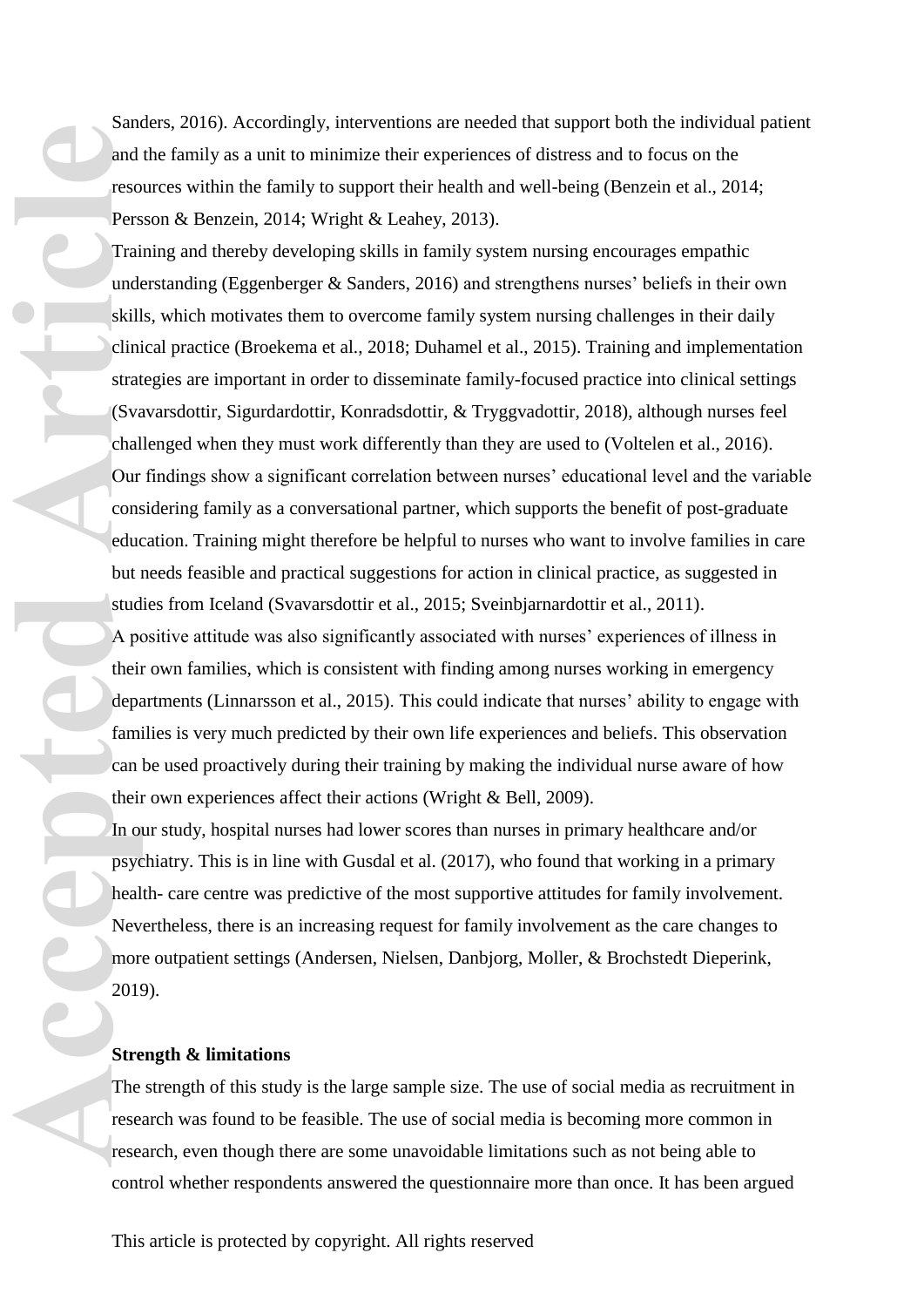that even though findings may be biased, the large sample sizes which are possible to obtain through social media ensures that statistical relationships between the variables of interest can still be reliable (Brickman Bhutta, 2012).

Furthermore, some nurses may not have the possibility to answer because they do not use Facebook, which was the most used media in this study. However, the use of social media is being more and more accepted in research (Whitaker et al., 2017) as well as in recruiting participants in randomized controlled trial (Akers & Gordon, 2018).

Recruiting of participants was not controlled for or done in a systematic way; it is however remarkable that the proportion of men and nurses without experiences with illness within their own families were higher among non-completers than completers. Benzein et al. (2008) found that male nurses and nurses without experiences with illness within their own families seem to be less positive towards involvement of families in the care. Therefore, they might not be interested in filling in the FINC-NA questionnaire.

In the Danish version of the FINC-NA, Cronbach's alpha for the Fam-OR was below 0.7, which must be taken into consideration when interpreting the results.

Even though the magnitude of the statistical effect was small or medium, these values are arbitrary and should not be interpreted rigidly (Lakens, 2013). Even small effect sizes can have large practical consequences and be important in the context of how nurses can help families to overcome or cope with illness during hospitalisation.

### **Conclusion**

Generally, Danish nurses have positive attitudes towards family involvement in care. Higher education level and engagement within primary healthcare and/or psychiatry were significantly associated with more positive attitudes. Less supportive attitudes about involving families in nursing care were significantly associated with being a younger nurse without experiences with illness within their own families, having few years of engagement at a hospital and having no additional education except basic nursing education. Thus, there is a strong need for education on the importance of active involvement of families in nursing care, particularly within basic undergraduate education and clinical hospital practice. In addition, more research is needed in order to investigate the cultural and regional influences on attitudes between hospital nurses and nurses working within primary care and psychiatry. accepted Articles Control Control Control Control Control Control Control Control Control Control Control Control Control Control Control Control Control Control Control Control Control Control Control Control Control Cont

#### **Relevance to clinical practice**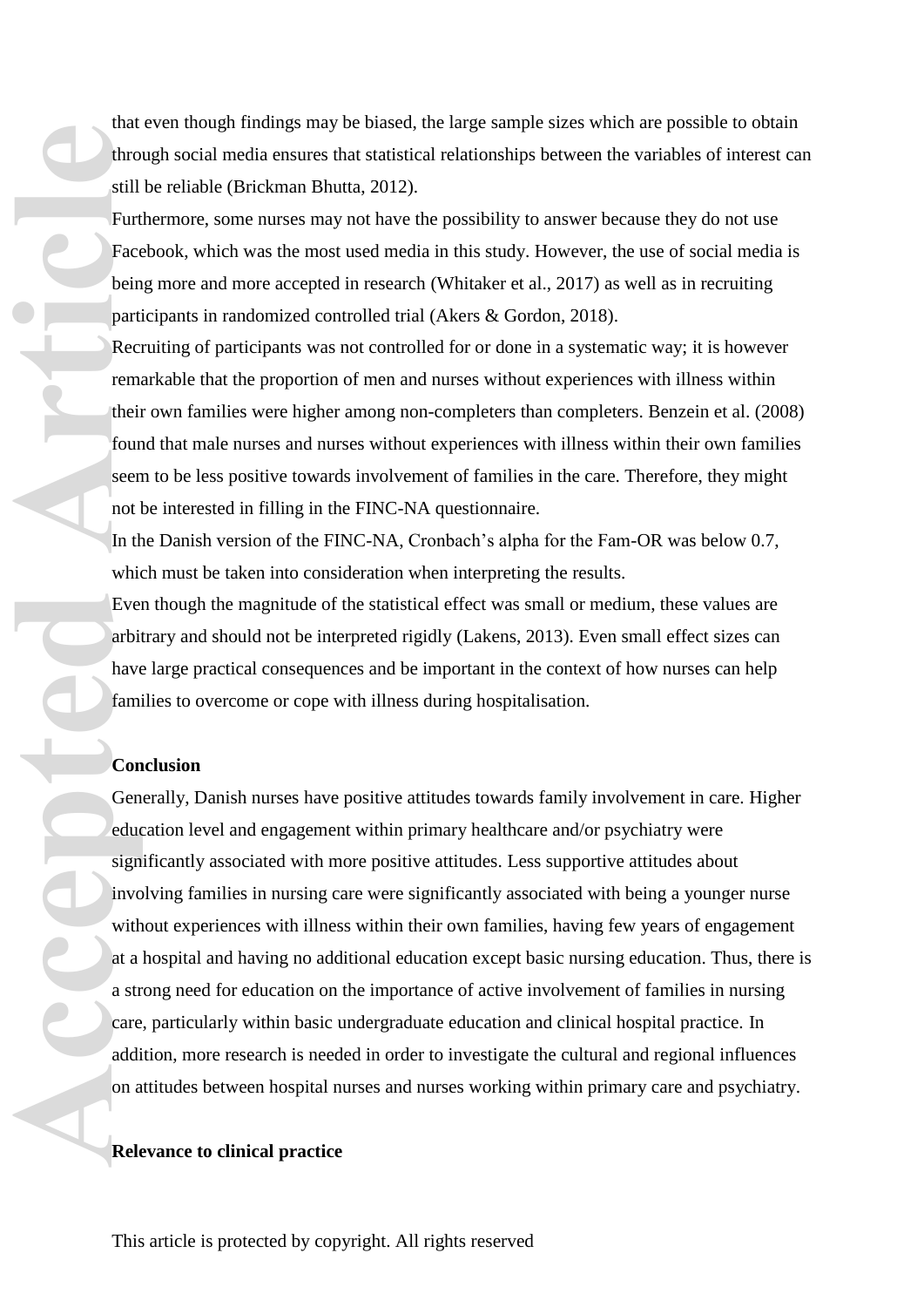Positive attitudes from nurses' to actively involve the family are necessary to deliver a good quality of care in most hospital and healthcare settings. Clinical leaders and managers should facilitate provision of education on the importance of families and active family involvement in patient care in clinical practice as well as in undergraduate education. More focus on collaboration with families in the hospital setting is needed. Knowledge on how active family involvement affects patient care is needed. This could lead to an expansion of family nursing in the overall clinical practice worldwide. To change the culture towards a more familyfocused approach, interventions needs to be developed, tested and translated into practice to promote family-focused nursing care systemically. **Accepted Article**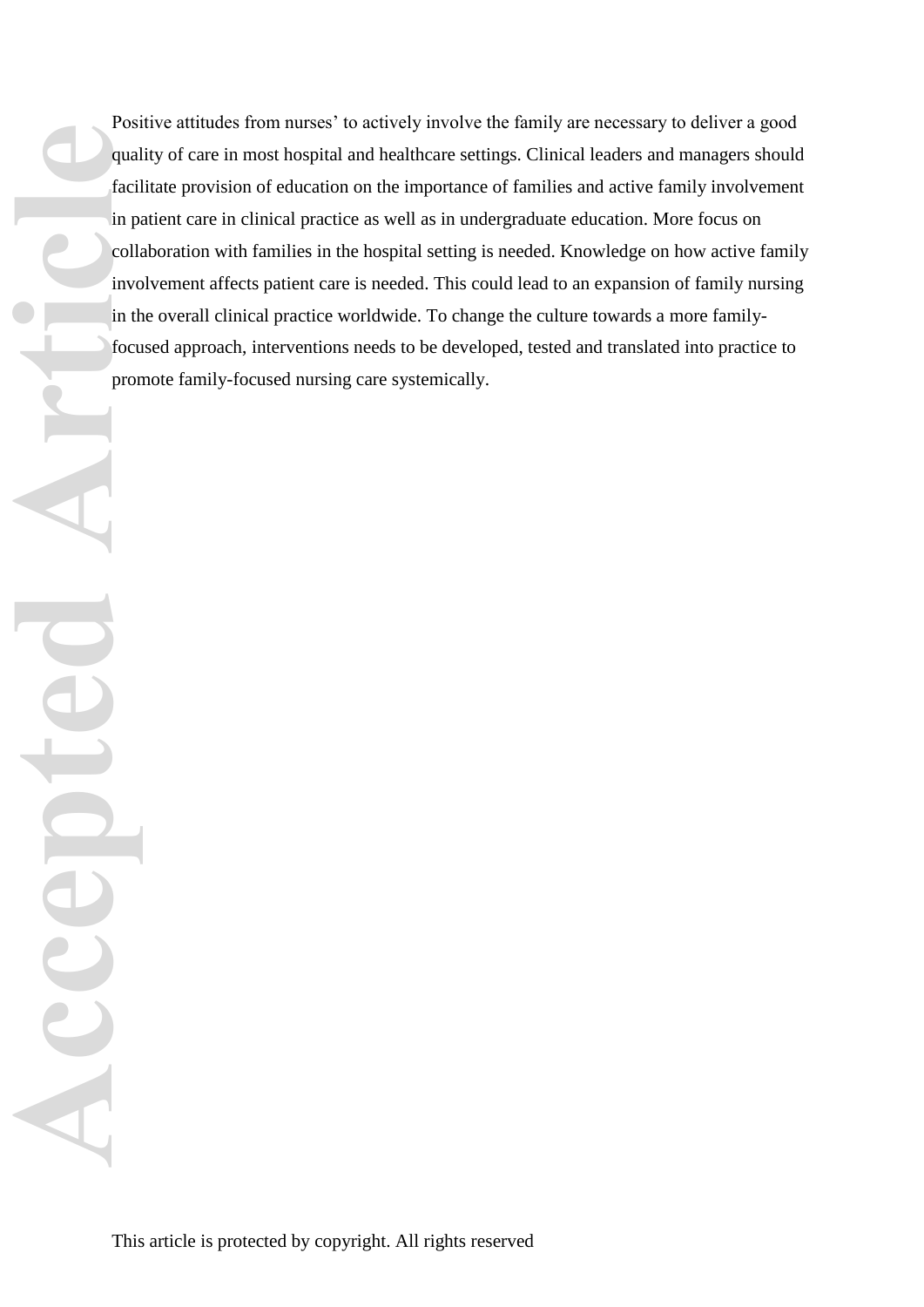#### **References**

- Akers, L., & Gordon, J. S. (2018). Using Facebook for Large-Scale Online Randomized Clinical Trial Recruitment: Effective Advertising Strategies. *Journal of medical Internet research, 20*(11), e290-e290. https://doi.org/10.2196/jmir.9372
- Andersen, N. I., Nielsen, C. I., Danbjorg, D. B., Moller, P. K., & Brochstedt Dieperink, K. (2019). Caregivers' Need for Support in an Outpatient Cancer Setting. *Oncology Nursing Forum, 46*(6), 757-767. https://doi.org/10.1188/19.Onf.757-767
- Angelo, M., Cruz, A. C., Mekitarian, F. F., Santos, C. C., Martinho, M. J., & Martins, M. M. (2014). Nurses' attitudes regarding the importance of families in pediatric nursing care. *Rev Esc Enferm USP, 48 Spec No*, 74-79. https://doi.org/10.1590/s0080- 623420140000600011
- Benzein, E., Johansson, P., Arestedt, K. F., Berg, A., & Saveman, B. I. (2008). Families' Importance in Nursing Care: Nurses' Attitudes--an instrument development. *Journal of Family Nursing, 14*(1), 97-117. https://doi.org/10.1177/1074840707312716
- Benzein, E., Johansson, P., Arestedt, K. F., & Saveman, B. I. (2008). Nurses' attitudes about the importance of families in nursing care: a survey of Swedish nurses. *Journal of Family Nursing, 14*(2), 162-180. https://doi.org/10.1177/1074840708317058
- Benzein, E., Olin, C., & Persson, C. (2015). 'You put it all together' families' evaluation of participating in Family Health Conversations. *Scandinavian Journal of Caring Sciences, 29*(1), 136-144. https://doi.org/doi:10.1111/scs.12141
- Blondal, K., Zoega, S., Hafsteinsdottir, J. E., Olafsdottir, O. A., Thorvardardottir, A. B., Hafsteinsdottir, S. A., & Sveinsdottir, H. (2014). Attitudes of Registered and Licensed Practical Nurses About the Importance of Families in Surgical Hospital Units: Findings From the Landspitali University Hospital Family Nursing Implementation Project. *Journal of Family Nursing, 20*(3), 355-375. https://doi.org/10.1177/1074840714542875 References Articles And And And Articles Articles Articles Articles Articles Articles Articles Articles Articles Articles Articles Articles Articles Articles Articles Articles Articles Articles Articles Articles Articles A
	- Brickman Bhutta, C. (2012). Not by the Book:Facebook as a Sampling Frame. *Sociological Methods & Research, 41*(1), 57-88. https://doi.org/10.1177/0049124112440795
	- Broekema, S., Luttik, M. L. A., Steggerda, G. E., Paans, W., & Roodbol, P. F. (2018). Measuring Change in Nurses' Perceptions About Family Nursing Competency Following a 6-Day Educational Intervention. *Journal of Family Nursing, 24*(4), 508- 537. https://doi.org/10.1177/1074840718812145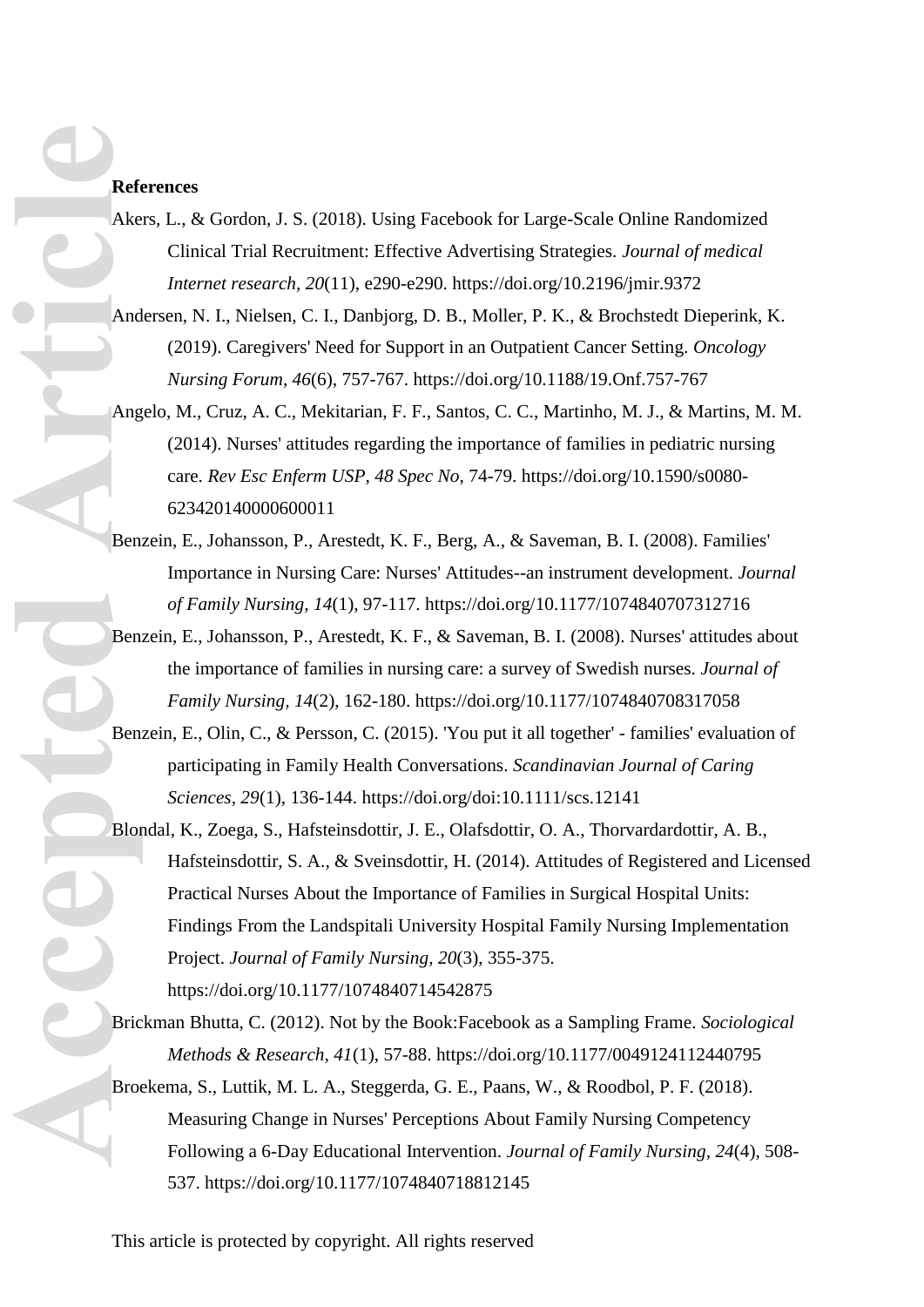- Cappelleri, J. C., Zou, K. H., Bushmakin, A. G., Alvir, L. M. J., Alemayehu, D., & Symonds, T. (2014). *Patient-Reported Outcomes: Measurement, Implementation and Interpretation*. Florida: Capman & Hall.
- Duhamel, F., Dupuis, F., Turcotte, A., Martinez, A.-M., & Goudreau, J. (2015). Integrating the Illness Beliefs Model in Clinical Practice: A Family Systems Nursing Knowledge Utilization Model. *Journal of Family Nursing, 21*(2), 322-348. https://doi.org/10.1177/1074840715579404
- Eggenberger, S. K., & Sanders, M. (2016). A family nursing educational intervention supports nurses and families in an adult intensive care unit. *Australian Critical Care, 29*(4), 217-223. https://doi.org/10.1016/j.aucc.2016.09.002
- Gusdal, A. K., Josefsson, K., Thors Adolfsson, E., & Martin, L. (2017). Nurses' attitudes toward family importance in heart failure care. *European Journal of Cardiovascular Nursing, 16*(3), 256-266. https://doi.org/10.1177/1474515116687178
- Hagedoorn, E. I., Paans, W., Jaarsma, T., Keers, J. C., van der Schans, C. P., Luttik, M. L., & Krijnen, W. P. (2018). Translation and Psychometric Evaluation of the Dutch Families Importance in Nursing Care: Nurses' Attitudes Scale Based on the Generalized Partial Credit Model. *Journal of Family Nursing, 24*(4), 538-562. https://doi.org/10.1177/1074840718810551 Pub<br>Business Press Research<br>Business Press Press Press Press Press Press Press Press Press Press Press Press Press Press Press Press Press Press Press Press Press Press Press Press Press Press Press Press Press Press Press
	- Hetland, B., Hickman, R., McAndrew, N., & Daly, B. (2017). Factors Influencing Active Family Engagement in Care Among Critical Care Nurses. *AACN Advanced Critical Care, 28*(2), 160-170. https://doi.org/10.4037/aacnacc2017118
	- Hetland, B., McAndrew, N., Perazzo, J., & Hickman, R. (2018). A qualitative study of factors that influence active family involvement with patient care in the ICU: Survey of critical care nurses. *Intensive & Critical Care Nursing, 44*, 67-75. https://doi.org/10.1016/j.iccn.2017.08.008
	- Hsiao, C. Y., & Tsai, Y. F. (2015). Factors Associated With the Perception of Family Nursing Practice Among Mental Health Nurses in Taiwan. *Journal of Family Nursing, 21*(4), 508-528. https://doi.org/10.1177/1074840715606543
	- Huijts, T., Stornes, P., Eikemo, T. A., Bambra, C., & Consortium, T. H. (2017). The social and behavioural determinants of health in Europe: findings from the European Social Survey (2014) special module on the social determinants of health. *European Journal of Public Health, 27*(suppl\_1), 55-62. https://doi.org/10.1093/eurpub/ckw231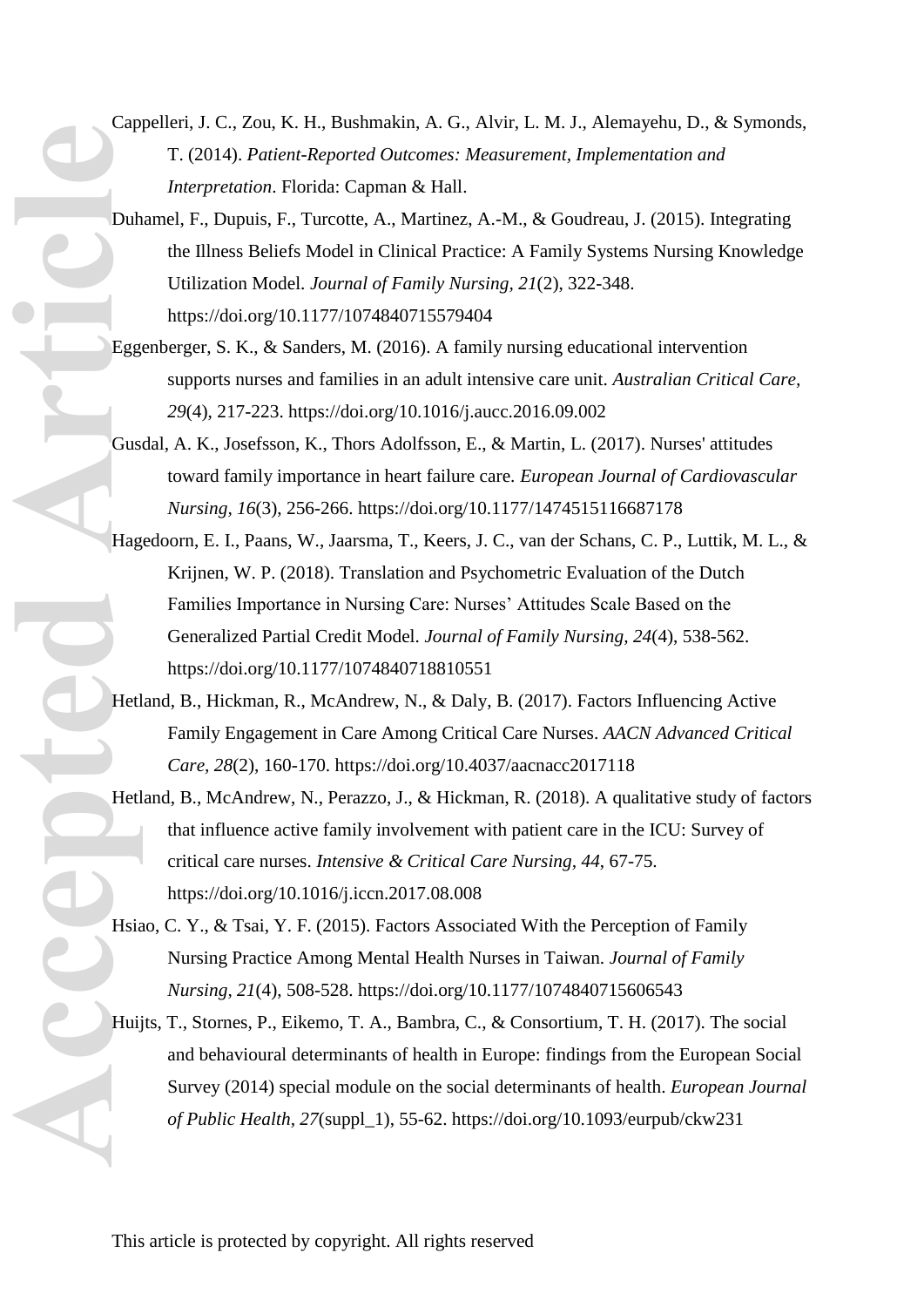Lakens, D. (2013). Calkulating and reporting effect sizes to facillitate cummulative science: a practical primer for *t*-tests and ANOVAs. *Frontiers in Psychology, 4*, 863. https://doi.org/10.3389/fpsyg.2013.00863

Linnarsson, J. R., Benzein, E., & Arestedt, K. (2015). Nurses' views of forensic care in emergency departments and their attitudes, and involvement of family members. *Journal of Clinical Nursing, 24*(1-2), 266-274. https://doi.org/10.1111/jocn.12638

Luttik, M., Goossens, E., Agren, S., Jaarsma, T., Martensson, J., Thompson, D. R., ... Stromberg, A. (2017). Attitudes of nurses towards family involvement in the care for patients with cardiovascular diseases. *European Journal of Cardiovascular Nursing, 16*(4), 299-308. https://doi.org/10.1177/1474515116663143

Maneesriwongul, W., & Dixon, J. K. (2004). Instrument translation process: a methods review. *Journal of Advanced Nursing, 48*(2), 175-186. https://doi.org/10.1111/j.1365- 2648.2004.03185.x

- Martinez, A. M., D'Artois, D., & Rennick, J. E. (2007). Does the 15-minute (or less) family interview influence family nursing practice? *Journal of Family Nursing, 13*(2), 157- 178.
- National Academies of Sciences, E., & Medicine. (2015). *Improving Diagnosis in Health Care*. Washington, DC: The National Academies Press.
- Oliveira Pda. C., Fernandes, H. I., Vilar, A. I., Figueiredo, M. H., Ferreira, M. M., Martinho, M. J., . . . Martins, M. M. (2011). [Attitudes of nurses towards families: validation of the scale Families' Importance in Nursing Care--Nurses Attitudes]. *Revista da Escola de Enfermagem da U S P, 45*(6), 1331-1337. Linn Mar<br>Mar<br>Mar<br>Mar<br>Den<sub>g</sub><br>Pers<br>Pric<br>Pers
	- Peng, C., Lee, K., & Ingersoll, G. (2002). An Introduction to Logistic Regression Analysis and Reporting. *The Journal of Educational Research, 96*(1), 3-14.
	- Persson, C., & Benzein, E. (2014). Family health conversations: how do they support health? *Nursing Research and Practice, 2014*, ID 547160, 11 pages. https://doi.org/10.1155/2014/547160
	- Price, J. H., Dake, J. A., Murnan, J., Dimmig, J., Akpanudo, S. (2005). Power analysis in survey research: Importance and use for health educators. *Journal of Health Education, 36*(4), 202-207.
	- Ribeiro, J. S. S. T., Sousa, F. G. M. d., Santos, G. F. L. d., Silva, A. C. O., & Sousa, B. A. P. d. (2018). Nurses' Attitudes Toward the Families Caring Process Regarding the Childbirth and the Immediate Postpartum Period / Atitudes de Enfermeiros nos Cuidados com Famílias no Contexto do Parto e Puerpério Imediato. *Enfermagem,*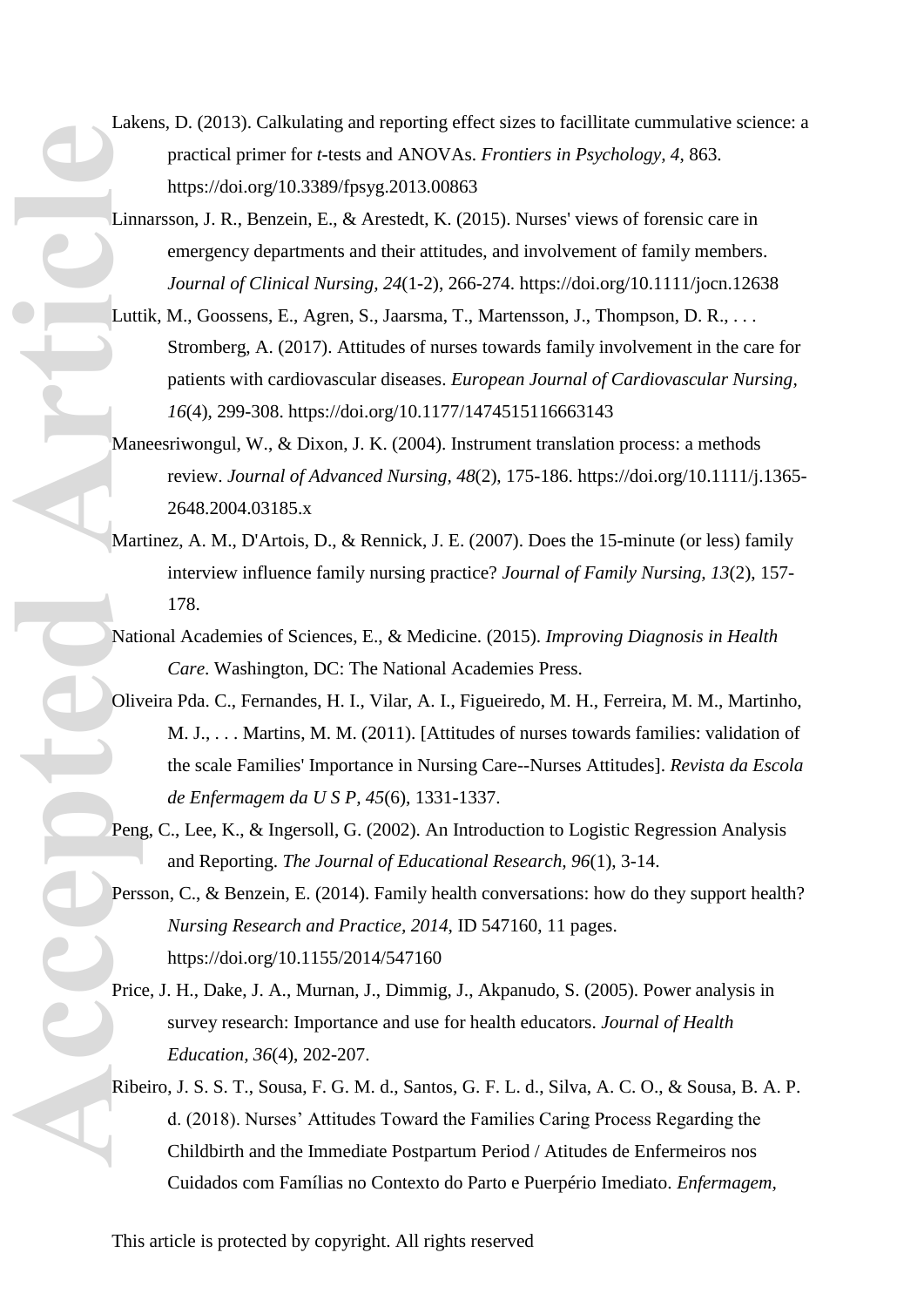*Cuidado centrado na família*, *10*(3), 9. https://doi.org/10.9789/2175- 5361.2018.v10i3.784-792

- Sadler, G. R., Lee, H. C., Lim, R. S., & Fullerton, J. (2010). Recruitment of hard-to-reach population subgroups via adaptations of the snowball sampling strategy. *Nursing & Health Sciences, 12*(3), 369-374. https://doi.org/10.1111/j.1442-2018.2010.00541.x
- Sandager, M., Sperling, C., Jensen, H., Vinter, M. M., & Knudsen, J. L. (2015). Danish cancer patients' perspective on health care: results from a national survey. *Cognition, Technology & Work, 17*(1), 35-44. https://doi.org/10.1007/s10111-014-0301-3
- Saveman, B.-I. (2010). Family Nursing Research for Practice: The Swedish Perspective. *Journal of Family Nursing, 16*(1), 26-44. https://doi.org/10.1177/1074840709360314
- Saveman, B. I., Benzein, E. G., Engstrom, A. H., & Arestedt, K. (2011). Refinement and psychometric reevaluation of the instrument: Families' Importance In Nursing Care-- Nurses' Attitudes. *Journal of Family Nursing, 17*(3), 312-329. https://doi.org/10.1177/1074840711415074
- Shaghaghi, A., Bhopal, R. S., & Sheikh, A. (2011). Approaches to Recruiting 'Hard-To-Reach' Populations into Re-search: A Review of the Literature. *Health Promotion Perspectives, 1*(2), 86-94. https://doi.org/10.5681/hpp.2011.009
- Svavarsdottir, E. K., Sigurdardottir, A. O., Konradsdottir, E., Stefansdottir, A., Sveinbjarnardottir, E. K., Ketilsdottir, A., . . . Guethmundsdottir, H. (2015). The process of translating family nursing knowledge into clinical practice. *Journal of Nursing Scholarship, 47*(1), 5-15. https://doi.org/10.1111/jnu.12108 **Accepted Articles** Save Save Save Sever Control Control Control Control Control Control Control Control Control Control Control Control Control Control Control Control Control Control Control Control Control Control Contr
	- Svavarsdottir, E. K., Sigurdardottir, A. O., Konradsdottir, E., & Tryggvadottir, G. B. (2018). The impact of nursing education and job characteristics on nurse's perceptions of their family nursing practice skills. *Scandinavian Journal of Caring Sciences, 32*(4), 1297- 1307. https://doi.org/10.1111/scs.12573
	- Sveinbjarnardottir, E. K., Svavarsdottir, E. K., & Saveman, B. I. (2011). Nurses attitudes towards the importance of families in psychiatric care following an educational and training intervention program. *Journal of Psychiatric and Mental Health Nursing, 18*(10), 895-903. https://doi.org/10.1111/j.1365-2850.2011.01744.x
	- Sveinbjarnardottir, E. K., Svavarsdottir, E. K., & Wright, L. M. (2013). What are the benefits of a short therapeutic conversation intervention with acute psychiatric patients and their families? A controlled before and after study. *International Journal of Nursing Studies, 50*(5), 593-602. https://doi.org/10.1016/j.ijnurstu.2012.10.009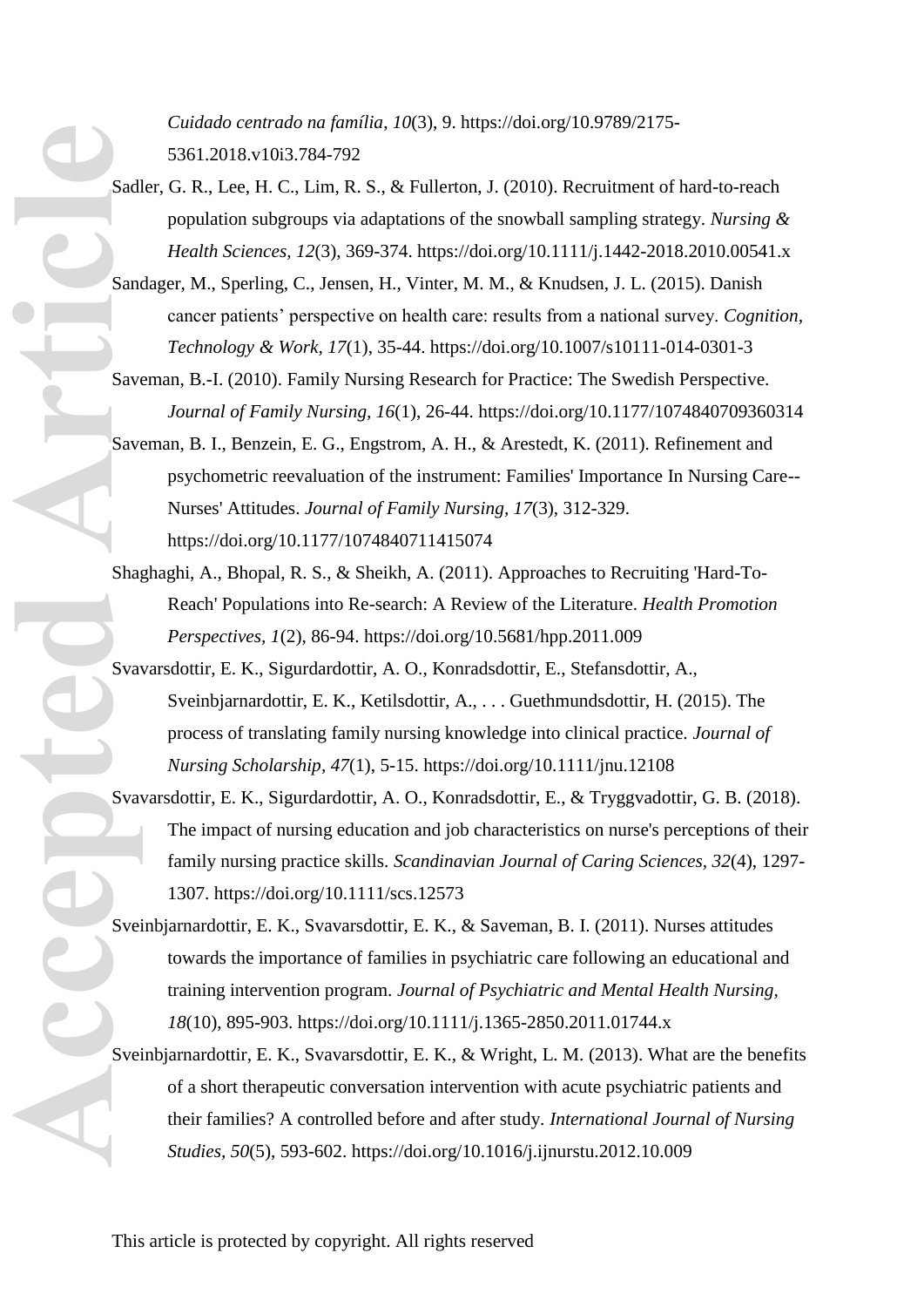- Tapp, D. M., & Moules, N. J. (2012). Enlivening the Rhetoric of Family Nursing: "there, in the midst of things, his whole family listening". *Journal of Applied Hermeneutics, January, 2012*, 1-18.
- Verbakel, E., Tamlagsrønning, S., Winstone, L., Fjær, E. L., & Eikemo, T. A. (2017). Informal care in Europe: findings from the European Social Survey (2014) special module on the social determinants of health. *European Journal of Public Health, 27*(suppl\_1), 90-95. https://doi.org/10.1093/eurpub/ckw229 **Accepted Articles** Articles Articles Articles Articles Articles Articles Articles Articles Articles Articles Articles Articles Articles Articles Articles Articles Articles Articles Articles Articles Articles Articles Arti
	- Voltelen, B., Konradsen, H., & Østergaard, B. (2016). Family Nursing Therapeutic Conversations in Heart Failure Outpatient Clinics in Denmark: Nurses' Experiences. *Journal of Family Nursing, 22*(2), 172-198. https://doi.org/10.1177/1074840716643879
	- von Elm, E., Altman, D. G., Egger, M., Pocock, S. J., Gotzsche, P. C., & Vandenbroucke, J. P. (2007). The Strengthening the Reporting of Observational Studies in Epidemiology (STROBE) statement: guidelines for reporting observational studies. *Epidemiology, 18*(6), 800-804. https://doi.org/10.1097/EDE.0b013e3181577654
	- Vrangbaek, K. (2015). Patient involvement in Danish health care. *Journal of Health Organization and Management, 29*(5), 611-624. https://doi.org/10.1108/JHOM-01- 2015-0002
	- Whitaker, C., Stevelink, S., & Fear, N. (2017). The Use of Facebook in Recruiting Participants for Health Research Purposes: A Systematic Review. *Journal of Medical Internet Research, 19*(8), e290. https://doi.org/10.2196/jmir.7071
	- Wright, L. M., & Bell, J. M. (2009). *Beliefs and Illness: a model for healing*. Canada: 4th Floor Press, Inc.
	- Wright, L. M., & Leahey, M. (1999). Maximizing Time, Minimizing Suffering: The 15- Minute (or less) Family Interview. *Journal of Family Nursing, 5*(3), 259-274.
	- Wright, L. M., & Leahey, M. (2013). *Nurses & Families: A Guide to Family Assessment and Intervention* (6th ed.). Philadelphia: F. A. Davis Company.
	- Østergaard, B., & Wagner, L. (2014). The Development of Family Nursing in Denmark: Current Status and Future Perspectives. *Journal of Family Nursing, 20*(4), 487-500. https://doi.org/10.1177/1074840714557780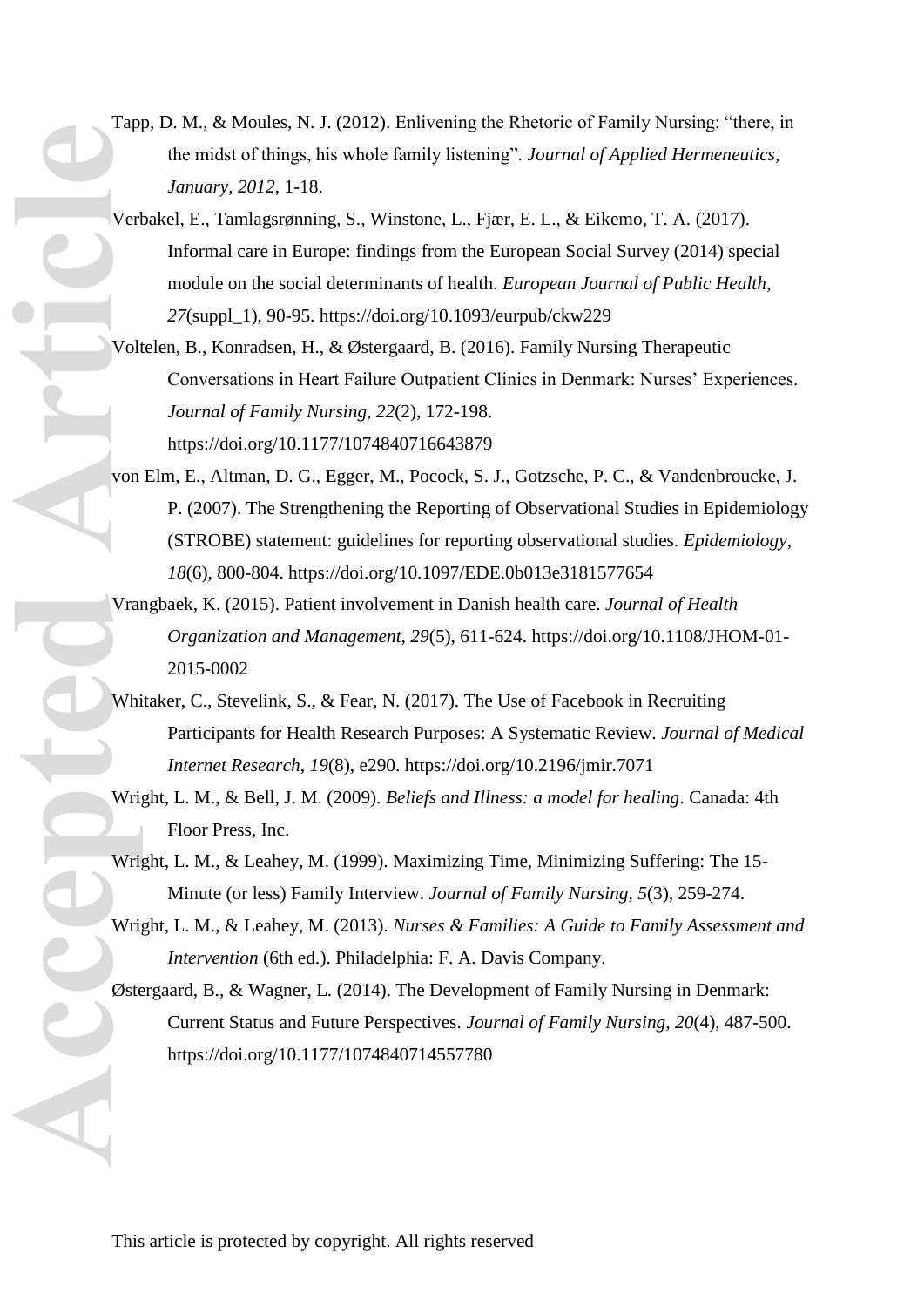| Values                                                                                         |        |            | Completed          | Not completed |                    | Test statistics/ $p$ -        |
|------------------------------------------------------------------------------------------------|--------|------------|--------------------|---------------|--------------------|-------------------------------|
|                                                                                                |        |            |                    |               |                    | value                         |
| Age, median (interquartile range,                                                              |        |            | $44(35-53; 22-72)$ |               | $45(34-53; 23-72)$ | $U = 37.8138^a$               |
| range)                                                                                         |        |            |                    |               |                    | $p = 0.454$                   |
| Gender, $n$ $(\%)$                                                                             |        |            |                    |               |                    |                               |
| Female                                                                                         |        |            | 1677(97.5)         | 435 (95.6)    |                    | $\chi$ 2 = 4.597 <sup>b</sup> |
| Male                                                                                           |        |            | 43(2.5)            | 20(4.4)       |                    | $p = 0.032$                   |
| Working experiences, years, median                                                             |        |            | $16(6.5-26)$       | $16(6-26)$    |                    | $U = 36.9935^a$               |
| (interquartile range)                                                                          |        |            |                    |               |                    | $p = 0.733$                   |
| Primarily working area, $n$ (%)                                                                |        |            |                    |               |                    |                               |
| Hospital                                                                                       |        |            | 1296 (75.3)        | 365(80.0)     |                    | $\chi$ 2 = 5.990 <sup>b</sup> |
| Primary care                                                                                   |        |            | 224(13.0)          |               | 41 $(9.0)$         |                               |
| Psychiatry                                                                                     |        |            | 200(11.6)          | 50(11.0)      |                    |                               |
| Level of nursing education, $n$ $(\%)$                                                         |        |            |                    |               |                    |                               |
| Bachelor's degree                                                                              |        |            | 1531 (89.0)        | 392 (88.3)    |                    | $\chi^2 = 2.477^b$            |
| Master's degree                                                                                |        |            | 109(6.3)           | 35(7.9)       |                    | $p = 0.480$                   |
| PhD                                                                                            |        |            | 12(0.7)            | 4(0.9)        |                    |                               |
| Experiences with serious illness                                                               |        |            | 1330 (77.3)        | 327(72.5)     |                    | $\chi$ 2 = 4.594 <sup>b</sup> |
| within own family, $n$ (%)                                                                     |        |            |                    |               |                    | $p = 0.032$                   |
| FINC-NA = Families' Importance in Nursing Care: Nurses Attitudes; <sup>a</sup> Mann-Whitney U; |        |            |                    |               |                    |                               |
| <sup>b</sup> Pearson's chi-square (two-sided)                                                  |        |            |                    |               |                    |                               |
|                                                                                                |        |            |                    |               |                    |                               |
|                                                                                                |        |            |                    |               |                    |                               |
| Table 2. Variations of median scores of nurses' attitudes towards the importance of families'  |        |            |                    |               |                    |                               |
| involvement in care $(n = 1720)$                                                               |        |            |                    |               |                    |                               |
|                                                                                                |        |            |                    |               |                    | 95% CI of median <sup>a</sup> |
|                                                                                                | Median | Range      | <b>Bias</b>        | <b>SE</b>     | Lower              | Upper                         |
| FINC-NA total                                                                                  | 90     | $34 - 127$ | 0.599              | 0.2720        | 90                 | 91                            |
| Fam-RNC                                                                                        | 38     | $10 - 50$  | 0.02               | 0.13          | 38                 | 38                            |
| Fam-CP                                                                                         | 28     | $9 - 40$   | 0.00               | 0.03          | 28                 | 28                            |
|                                                                                                |        |            |                    |               |                    |                               |

Table 1. Characteristics of nurses who completed the FINC-NA questionnaire (*n* = 1720) and nurses who did not complete the FINC-NA questionnaire  $(n = 457)$ 

|                      |        |            |             |           | 95% CI of median <sup>a</sup> |       |
|----------------------|--------|------------|-------------|-----------|-------------------------------|-------|
|                      | Median | Range      | <b>Bias</b> | <b>SE</b> | Lower                         | Upper |
| <b>FINC-NA</b> total | 90     | $34 - 127$ | 0.599       | 0.2720    | 90                            | 91    |
| Fam-RNC              | 38     | $10 - 50$  | 0.02        | 0.13      | 38                            | 38    |
| Fam-CP               | 28     | $9 - 40$   | 0.00        | 0.03      | 28                            | 28    |
| Fam-B                | 15     | $5 - 20$   | 0.36        | 0.48      | 15                            | 16    |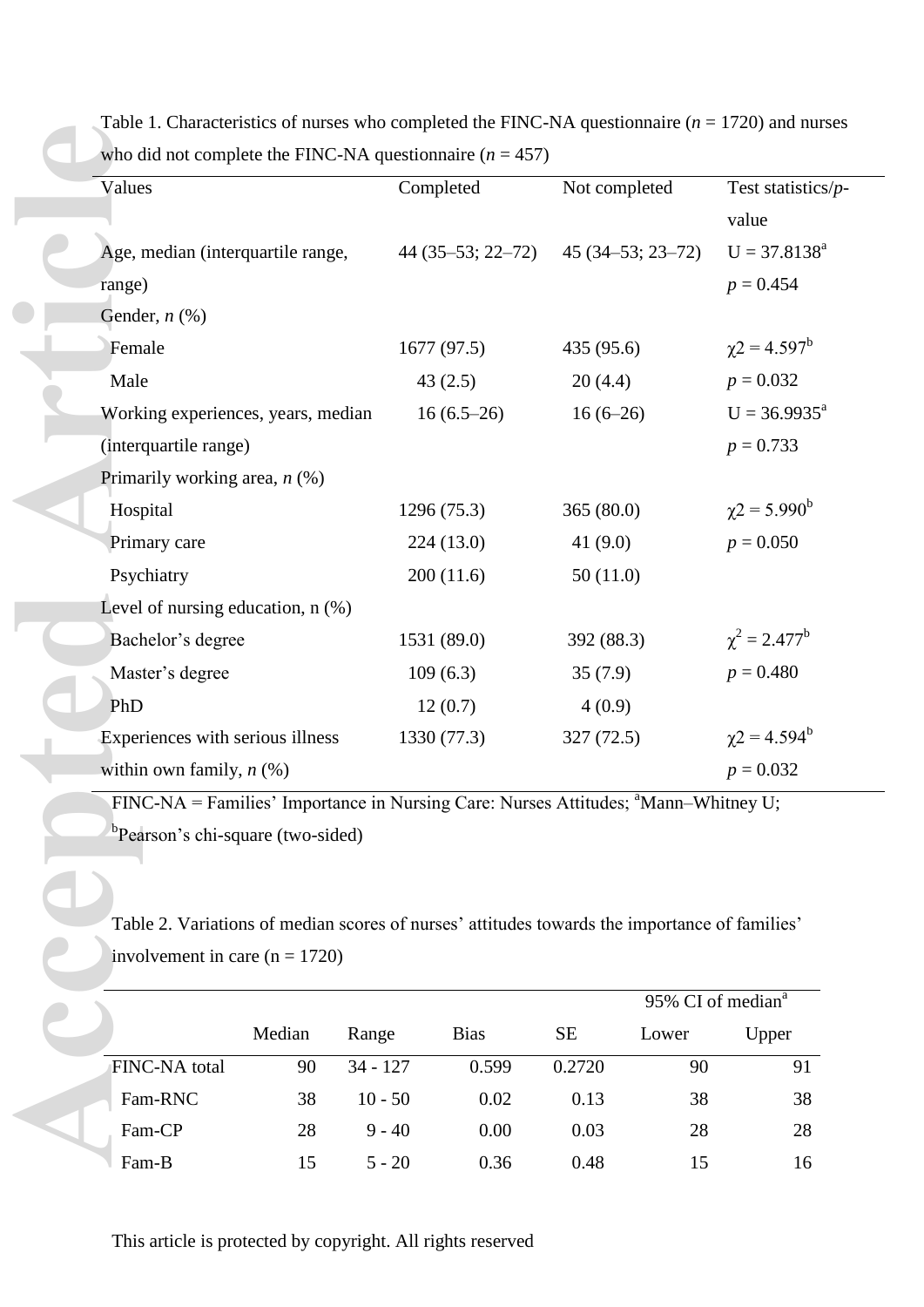$a<sup>a</sup>$ Bootstrapping. CI = Confidence Interval. SE = Standard Error.

FINC-NA, Families' Importance in Nursing Care – Nurses' Attitudes. Fam-RNC = family as a resource in nursing care. Fam-CP = family as a conversational partner. Fam-B = family as a burden. Fam-OR = family as own resource. Possible score range: FINC-NA total 26-130, Fam-RNC 10-50, Fam-CP 8-40, Fam-B 4-20, Fam-OR 4-20.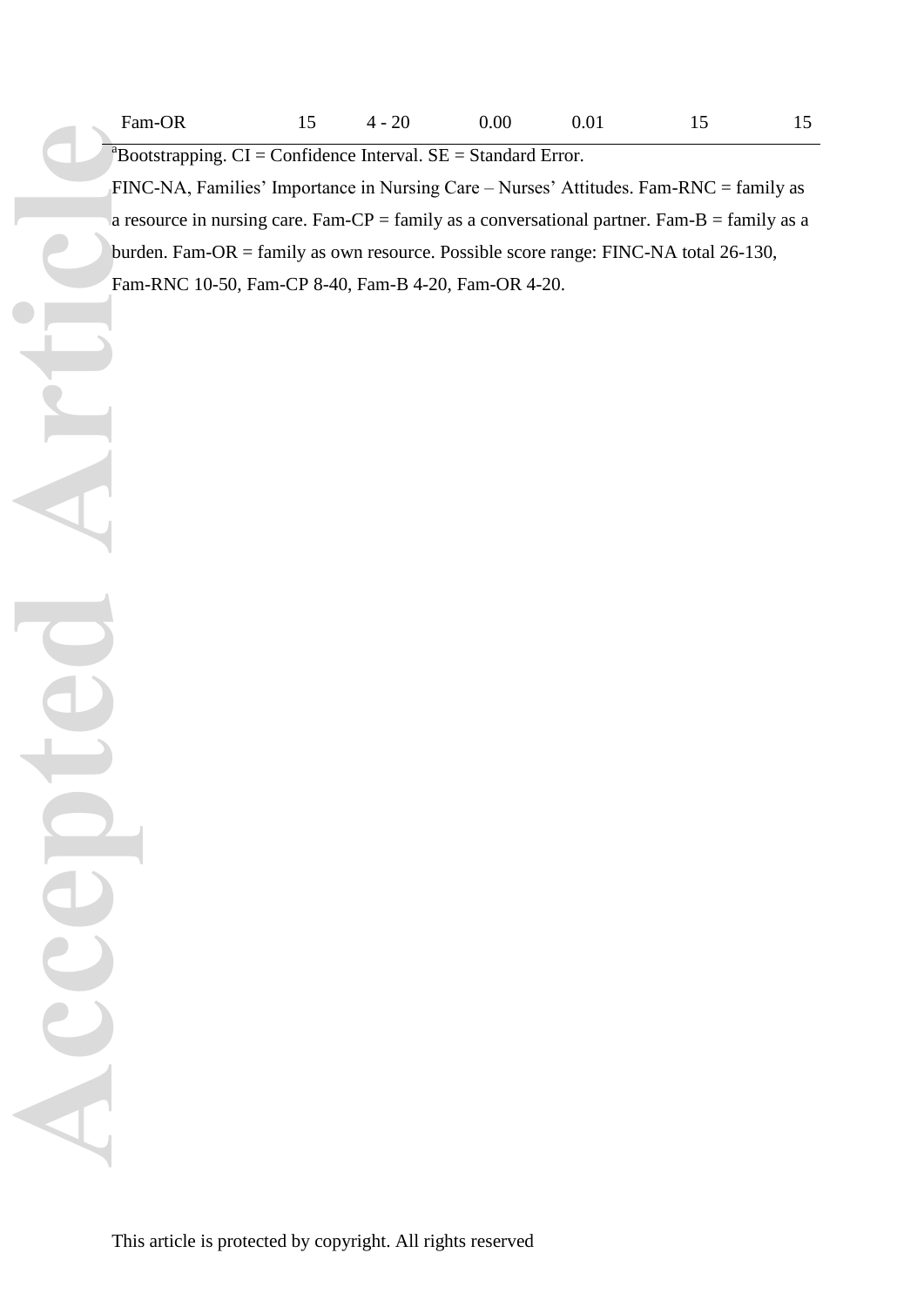|                                     | FINC-NA total   |            | Fam-RNC     |            | Fam-CP          |            | Fam-B       |            | Fam-OR      |            |
|-------------------------------------|-----------------|------------|-------------|------------|-----------------|------------|-------------|------------|-------------|------------|
| Variables                           | Median/IQR      | $p$ -value | Median/IQR  | $p$ -value | Median/IQR      | $p$ -value | Median/IQR  | $p$ -value | Median/IQR  | $p$ -value |
| Gender <sup>a</sup>                 |                 |            |             |            |                 |            |             |            |             |            |
| Male, $n = 43$                      | $88(83-95)$     | 0.205      | $37(35-40)$ | 0.163      | $27(25-31)$     | 0.328      | $15(13-17)$ | 0.792      | $15(14-16)$ | 0.699      |
| Female, $n = 1677$                  | $90(84-97)$     |            | $38(35-42)$ |            | $28(25-31)$     |            | $15(13-17)$ |            | $15(14-17)$ |            |
| Education level <sup>a</sup>        |                 |            |             |            |                 |            |             |            |             |            |
| Basic nursing, $n = 1531$           | $90(84-96)$     | < 0.001    | $38(35-41)$ | < 0.001    | $28(25-31)$     | < 0.001    | $15(13-17)$ | < 0.001    | $15(14-17)$ | < 0.001    |
| Master's/doctorate degree,          | $93(86-100)$    |            | $40(36-44)$ |            | $30(26-34)$     |            | $17(15-19)$ |            | $16(14-18)$ |            |
| $n = 189$                           |                 |            |             |            |                 |            |             |            |             |            |
| Health organisation <sup>a</sup>    |                 |            |             |            |                 |            |             |            |             |            |
| Hospital, $n = 1296$                | $90(84-97)$     | 0.007      | $38(35-42)$ | 0.896      | $28(25-31)$     | < 0.001    | $15(13-17)$ | 0.007      | $15(14-17)$ | 0.003      |
| Others, $n = 424$                   | $92(85-97)$     |            | $38(35-42)$ |            | $29(26-32)$     |            | $16(13-18)$ |            | $16(14-17)$ |            |
| Experiences of illness <sup>b</sup> |                 |            |             |            |                 |            |             |            |             |            |
| Yes, $n = 1330$                     | $90(84-97)$     | 0.285      | $38(35-42)$ | 0.982      | $28(25-31)$     | 0.026      | $15(13-17)$ | 0.817      | $15(14-17)$ | 0.928      |
| No, $n = 390$                       | $90(83-96)$     |            | $38(35-42)$ |            | $28(25-31)$     |            | $15(13-17)$ |            | $15(14-17)$ |            |
| Age <sup>c</sup>                    | $0.067^{\rm d}$ | < 0.01     | $0.060^d$   | < 0.05     | $0.187^{\rm d}$ | < 0.01     | $0.266^d$   | < 0.01     | $0.104^d$   | < 0.01     |

Table 3. Comparison of background variables with scores of nurses' attitudes regarding the importance of families in the total FINC-NA scale and subscales

<sup>a</sup>Mann–Whitney U test for two independent samples. <sup>b</sup>Have you or a member of your family ever been seriously ill and in need of professional care?  ${}^c$ Spearman's Rank-Order Correlation. <sup>d</sup>Correlation coefficient. IQR = interquartile range (25–75 percentiles). FINC-NA = Families' Importance in Nursing Care – Nurses' Attitudes. Fam-RNC = family as a resource in nursing care. Fam-CP = family as a conversational partner. Fam-B = family as a burden. Fam-OR = family as own resource. Possible score range: FINC-NA total 26-130, Fam-RNC 10-50, Fam-CP 8-40, Fam-B 4-20, Fam-OR 4-20.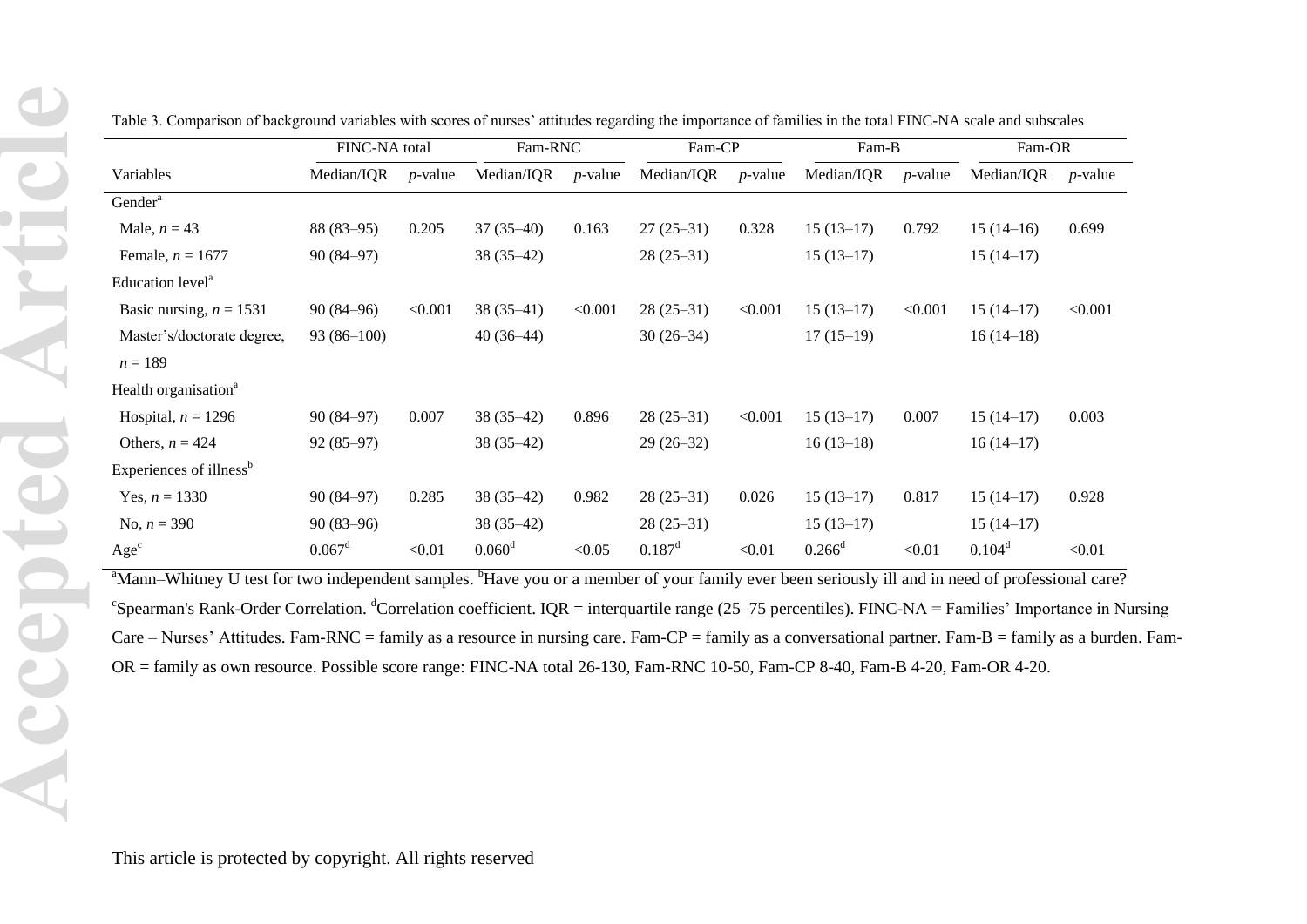Table 4. Binary logistic regression analyses of factors predicting the importance of families' involvement in nursing care in the total FINC-NA scale with subscales  $(n = 1720)$ 

|                                             |                 |          |           |       | 95% CI for OR |            |
|---------------------------------------------|-----------------|----------|-----------|-------|---------------|------------|
| Predictor                                   | B(SE)           | Wald's   | <b>OR</b> | Lower | Upper         | $p$ -value |
|                                             |                 | $\chi^2$ |           |       |               |            |
| <b>FIC-NA</b> total                         |                 |          |           |       |               |            |
| Health organization                         | $-0.014(0.006)$ | 31.591   | 0.986     | 0.975 | 0.997         | 0.010      |
| Education (high/low)                        | $-0.025(0.008)$ | 10.644   | 1.025     | 1.010 | 1.040         | 0.001      |
|                                             |                 |          |           |       |               |            |
| <b>Fam-RNC</b>                              |                 |          |           |       |               |            |
| Education (high/low)                        | 0.063(0.015)    | 18.521   | 1.065     | 1.035 | 1.097         | < 0.001    |
| <b>Fam-CP</b>                               |                 |          |           |       |               |            |
| Age, years $(\leq35/\geq36)$                | 0.066(0.012)    | 32.792   | 1.069     | 1.045 | 1.093         | < 0.001    |
| Health organization                         | $-0.059(0.012)$ | 25.476   | 0.943     | 0.922 | 0.965         | < 0.001    |
| Engaged as a nurse, years $(\leq 7/\geq 8)$ | 0.063(0.011)    | 30.385   | 1.065     | 1.041 | 1.089         | < 0.001    |
| Education (high/low)                        | 0.076(0.016)    | 22.852   | 1.079     | 1.046 | 1.113         | < 0.001    |
| Illness experiences $(yes/no)a$             | $-0.025(0.012)$ | 4.622    | 0.975     | 0.952 | 0.998         | 0.032      |
| Fam-B                                       |                 |          |           |       |               |            |
| Age, years $(\leq35/\geq36)$                | 0.201(0.019)    | 110.614  | 1.223     | 1.178 | 1.270         | < 0.001    |
| Health organization                         | $-0.054(0.019)$ | 8.148    | 0.948     | 0.914 | 0.983         | 0.004      |
| Engaged as a nurse, years $(\leq 7/\geq 8)$ | 0.189(0.019)    | 101.408  | 1.207     | 1.164 | 1.253         | < 0.001    |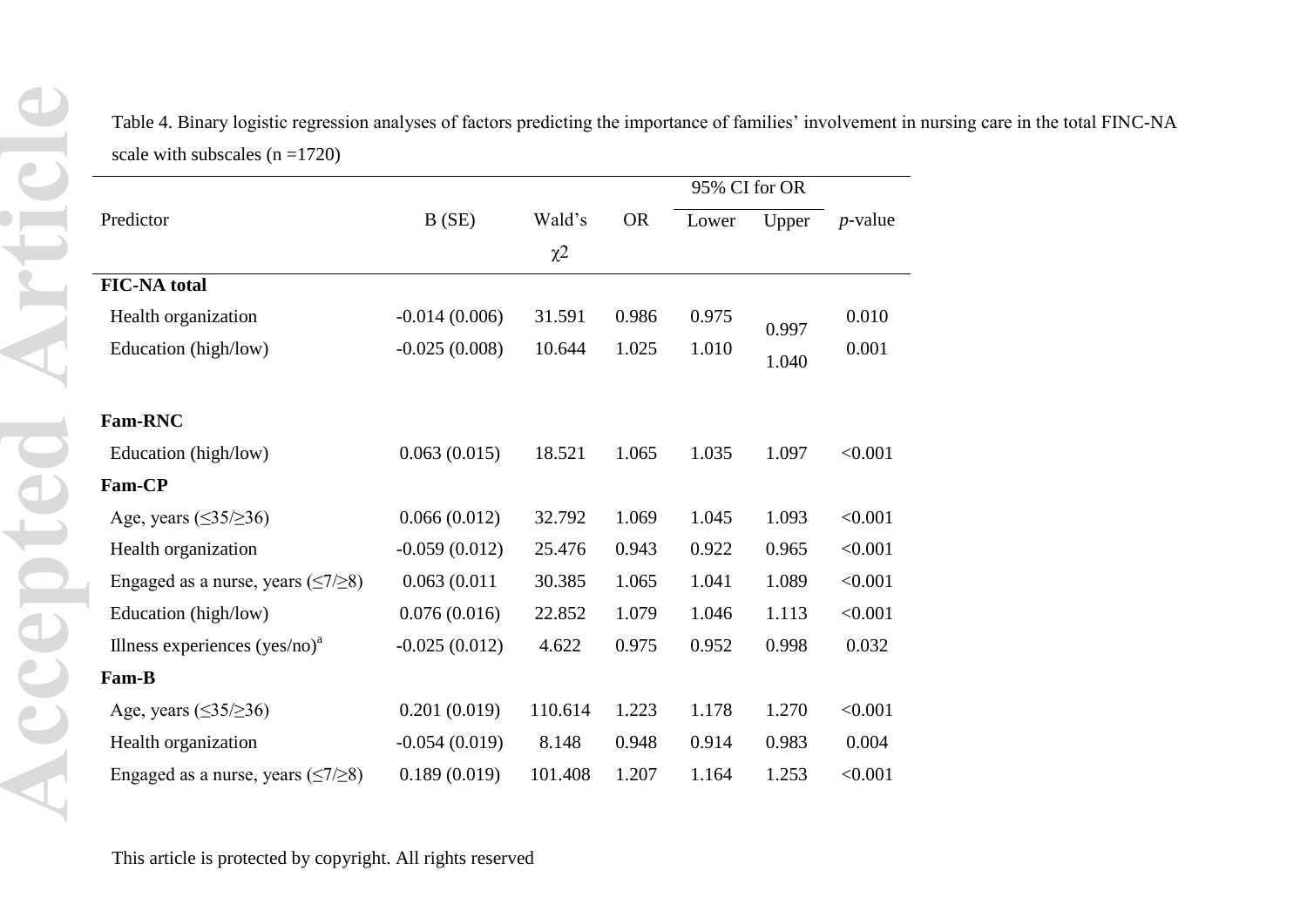| Education (high/low)                        | 0.213(0.030)    | 52.203 | 1.238 | 1.168 | 1.311 | < 0.001 |
|---------------------------------------------|-----------------|--------|-------|-------|-------|---------|
| <b>Fam-OR</b>                               |                 |        |       |       |       |         |
| Age, years $(\leq 35/\geq 36)$              | 0.076(0.023)    | 10.998 | 1.079 | 1.032 | 1.129 | 0.001   |
| Health organization                         | $-0.078(0.024)$ | 10.617 | 0.925 | 0.883 | 0.969 | 0.001   |
| Engaged as a nurse, years $(\leq 7/\geq 8)$ | 0.065(0.023)    | 8.277  | 1.067 | 1.021 | 1.116 | 0.004   |
| Education (high/low)                        | 0.128(0.033)    | 14.783 | 1.136 | 1.065 | 1.213 | < 0.001 |

 $OR = Odds$  Ratio,  $CI = Confidence Interval$ ,  $SE = Standard Error$ , health organization = area with the longest engagement (hospital, primary health care, psychiatry), Education = level of education within nursing (master, candidate, PhD, basic nursing), <sup>a</sup>Have you or a member of your family ever been seriously ill and in need of professional care?, FINC-NA = Families' Importance in Nursing Care – Nurses' Attitudes, Fam- $RNC =$  family as a resource in nursing care, Fam-CP = family as a conversational partner, Fam-B = family as a burden, Fam-OR = family as own resource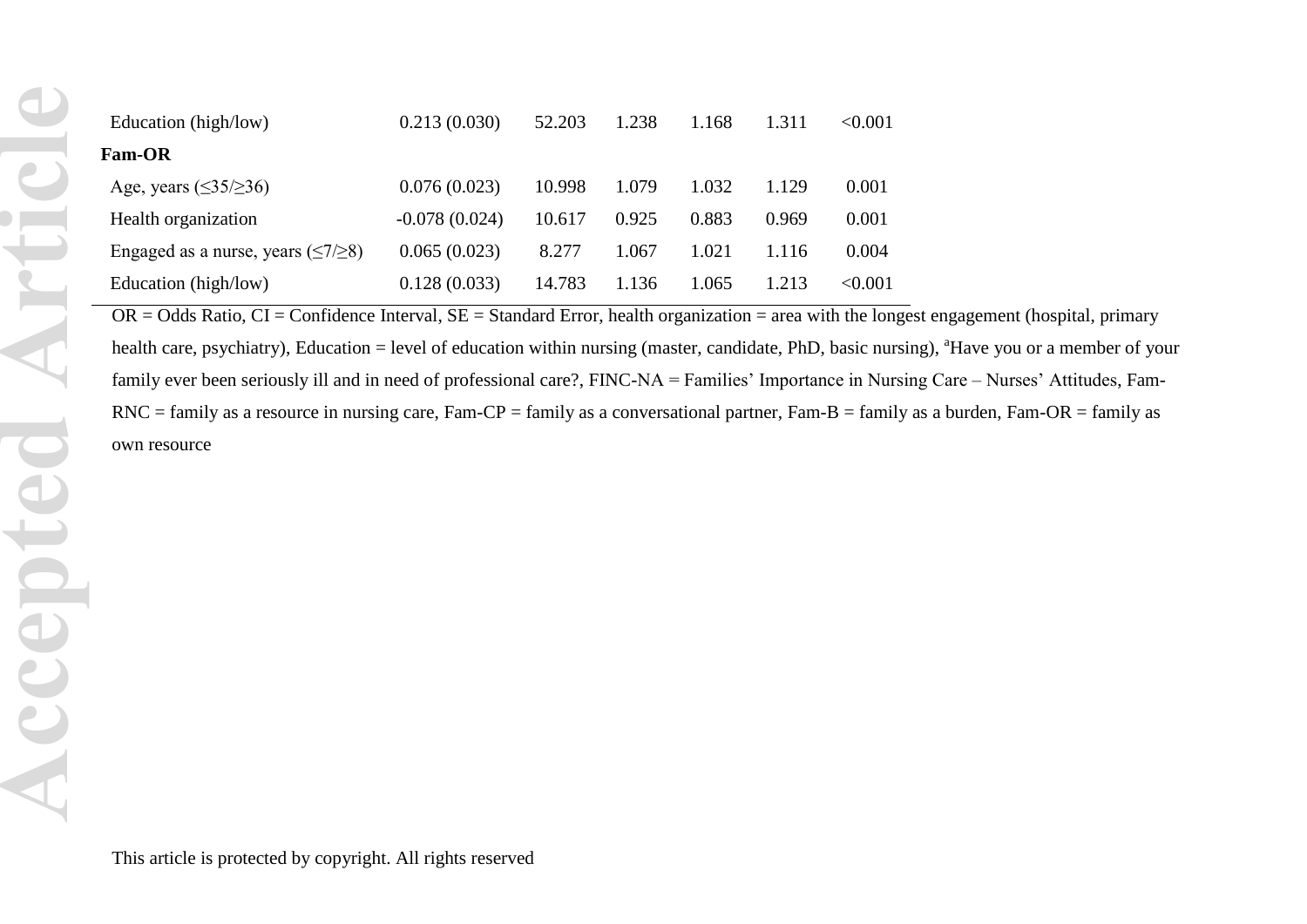Table 5. Magnitude of the effect size of factors predicting the importance of families' involvement in nursing care in the total FINC-NA scale with subscales  $(n = 1720)$ 

|                                             |             |           |         |              |           |           | 95% CI    |
|---------------------------------------------|-------------|-----------|---------|--------------|-----------|-----------|-----------|
|                                             | Mean square | ${\bf F}$ | $E^a$   | $p$ -value   | Cohen's   | Lower     | Upper     |
|                                             | between     |           | squared |              | $d^b$     |           |           |
|                                             | groups      |           |         |              |           |           |           |
| <b>FINC-NA</b> total                        |             |           |         |              |           |           |           |
| <b>Health Organisation</b>                  | 687,325     | 6.610     | 0.004   | 0.010        | $-0.1436$ | $-0.2532$ | $-0.0340$ |
| Education (high/low)                        | 1114.338    | 10.741    | 0.006   | 0.001        | 0.2520    | 0.1012    | 0.4028    |
| <b>Fam-RNC</b>                              |             |           |         |              |           |           |           |
| Education (high/low)                        | 535.345     | 18.860    | 0.011   | $\leq 0.001$ | 0.3331    | 0.1827    | 0.4835    |
| <b>Fam-CP</b>                               |             |           |         |              |           |           |           |
| Age, years $(\leq35/\geq36)$                | 802.454     | 34.167    | 0.019   | $\leq 0.001$ | 0.3161    | 0.2100    | 0.4221    |
| Health organisation                         | 618.322     | 26.207    | 0.015   | $\leq 0.001$ | $-0.2843$ | $-0.3933$ | $-0.1754$ |
| Engaged as a nurse, years $(\leq 7/\geq 8)$ | 772.379     | 32.862    | 0.019   | $\leq 0.001$ | $-0.2841$ | $-0.3813$ | $-0.1869$ |
| Education (high/low)                        | 553.925     | 23.441    | 0.013   | $\leq 0.001$ | 0.3709    | 0.2206    | 0.5211    |
| Illness experiences $(yes/no)a$             | 110.901     | 4.642     | 0.003   | 0.031        | 0.1239    | 0.0111    | 0.2368    |
| Fam-B                                       |             |           |         |              |           |           |           |